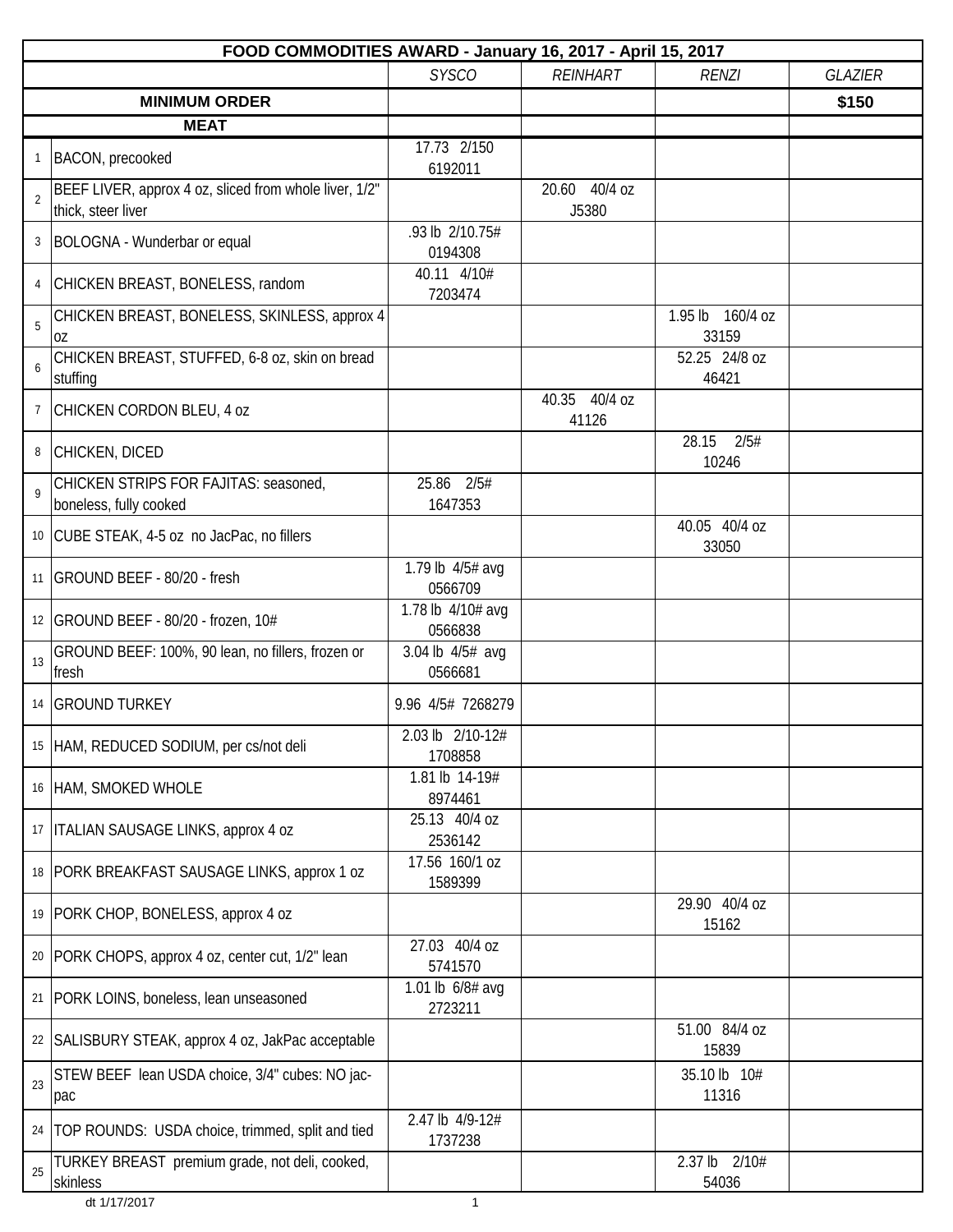|                | FOOD COMMODITIES AWARD - January 16, 2017 - April 15, 2017                             |                              |                            |                           |                |  |  |
|----------------|----------------------------------------------------------------------------------------|------------------------------|----------------------------|---------------------------|----------------|--|--|
|                |                                                                                        | <b>SYSCO</b>                 | <b>REINHART</b>            | <b>RENZI</b>              | <b>GLAZIER</b> |  |  |
|                | <b>FROZEN FOODS</b>                                                                    |                              |                            |                           |                |  |  |
| 1              | <b>BABY BACK RIBS</b>                                                                  |                              | 2.46 lb 27# L3704          |                           |                |  |  |
| $\overline{2}$ | BEEF PATTIES: 80% lean, 3 patties/pound, round,<br>paper in between patties            |                              |                            | 25.35 30/5.3 oz<br>11126  |                |  |  |
| 3              | BEEF PATTIES: 80% lean, 100% beef, 3<br>patties/pound, round, paper in between patties |                              |                            | NO AWARD                  |                |  |  |
| 4              | BREAKFAST SAUSAGE PATTIES, approx 1 oz                                                 | 13.28 160/1 oz<br>1589332    |                            |                           |                |  |  |
| 5              | BREAKFAST SAUSAGE PATTIES, VEGETARIAN                                                  | 46.81 112/1.34 oz<br>4800451 |                            |                           |                |  |  |
| 6              | BREADED CHICKEN PATTY, approx 3 oz, oven<br>ready, white meat                          |                              |                            | 22.08 52/3.1 oz<br>55364  |                |  |  |
| $\overline{7}$ | <b>BREADED FISH COOKED</b>                                                             |                              |                            | 29.44 46/3.6 oz<br>40161  |                |  |  |
| 8              | BREADED FISH : uncooked, ready to bake, NOT<br>DEEP FRY, comparable to Pier 17         |                              | 23.36 53/3 oz<br>J3762     |                           |                |  |  |
| 9              | BREADED FISH FILLETS - approx 4 oz                                                     | 23.44 10# 2125789            |                            |                           |                |  |  |
|                | 10 CHICKEN BREAST, BONELESS, SKINLESS                                                  | 40.11 4/10#<br>7203474       |                            |                           |                |  |  |
| 11             | CHICKEN BREASTS, approx 6.5 oz, bone in and skin<br>on, no backs, no ribs, IQF         |                              |                            | 2.15 lb 25.47#<br>53156   |                |  |  |
|                | 12 CHICKEN FILLETS, BREADED, approx 4 oz                                               |                              | 24.28 40/4 oz<br>V6496     |                           |                |  |  |
|                | 13 CHICKEN LEGS, approx 6 oz, IQF                                                      |                              | 39.11 48/7.3 oz<br>44150   |                           |                |  |  |
| 14             | CHICKEN MEAT, DICED: cooked, white & dark meat,<br><b>IQF</b>                          |                              |                            | 2/5# 10246<br>28.15       |                |  |  |
|                | 15 CHICKEN NUGGET                                                                      |                              |                            | 19.08 225/.71 oz<br>55054 |                |  |  |
|                | 16 CHICKEN PATTY                                                                       |                              |                            | 19.98 2/5# 53199          |                |  |  |
|                | 17 CUBED PORK                                                                          |                              |                            | 23.50<br>2/5#<br>17079    |                |  |  |
|                | 18 DANISH - assorted                                                                   | 19.12 5/10 ct<br>2249365     |                            |                           |                |  |  |
|                | 19 DICED TURKEY                                                                        |                              |                            | 24.20 2/5# 10161          |                |  |  |
|                | 20 DINNER ROLLS, 1 oz                                                                  |                              |                            | 23.45 162/1 oz<br>50990   |                |  |  |
|                | 21   DONUT - assorted                                                                  | 28.92 144/1.25 oz<br>3000965 |                            |                           |                |  |  |
|                | 22   FISH NUGGETS, approx 1 oz                                                         |                              |                            | 48.50 4/5# 40153          |                |  |  |
|                | 23 FRENCH FRIES                                                                        |                              | 15.34 6/5# 26816           |                           |                |  |  |
|                | 24 FRENCH TOAST                                                                        |                              |                            | 20.62 144 ct<br>46021     |                |  |  |
|                | 25   HASHBROWN - approx 2.25 oz                                                        |                              | 20.27 120/2.25 oz<br>93130 |                           |                |  |  |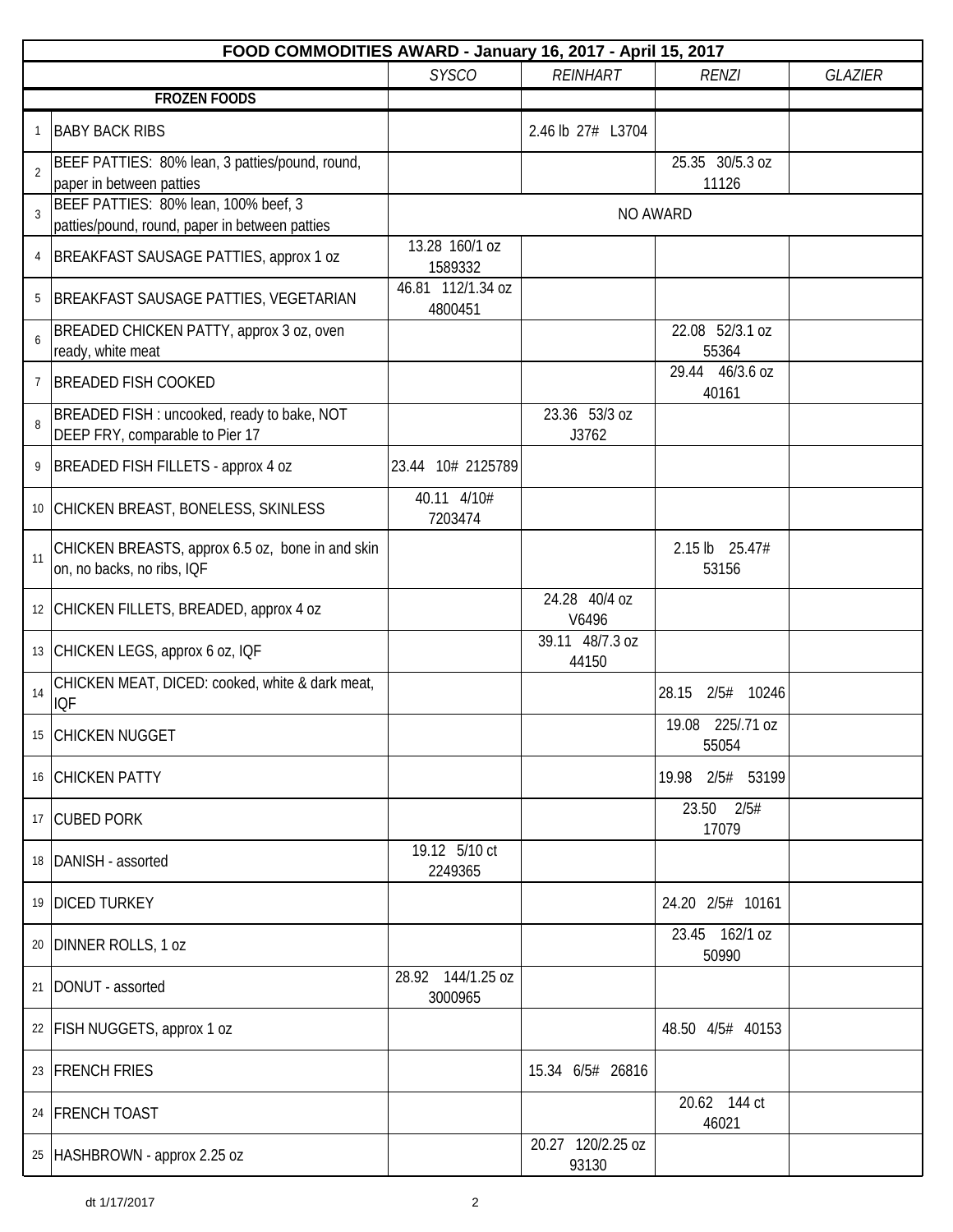|    | FOOD COMMODITIES AWARD - January 16, 2017 - April 15, 2017 |                              |                           |                            |                |  |  |  |
|----|------------------------------------------------------------|------------------------------|---------------------------|----------------------------|----------------|--|--|--|
|    |                                                            | <b>SYSCO</b>                 | <b>REINHART</b>           | <b>RENZI</b>               | <b>GLAZIER</b> |  |  |  |
|    | 26 HOT DOGS - All Beef                                     | 16.54 2/5#<br>1137728        |                           |                            |                |  |  |  |
|    | 27 HOT DOGS (approx 80 cs)                                 | 8.76 2/5# 1073485            |                           |                            |                |  |  |  |
|    | 28 HOT DOGS - TURKEY                                       | 10.47 2/5#<br>9822586        |                           |                            |                |  |  |  |
|    | 29  ITALIAN MEATBALLS                                      |                              |                           | 17.40 10# 11234            |                |  |  |  |
|    | 30   ITALIAN SAUSAGE CUBES: cooked                         |                              |                           | 2.10 lb 4/5# bags<br>10489 |                |  |  |  |
|    | 31  MANICOTTI - approx 3 oz                                |                              |                           | 24.88 60/2.75 oz<br>35243  |                |  |  |  |
|    | 32 MEATBALLS                                               |                              |                           | 17.40 10# 11234            |                |  |  |  |
|    | 33   MEATLOAF SLICES                                       |                              |                           | 44.48 75/3.2 oz<br>33167   |                |  |  |  |
| 34 | MEATLOAF DELUXE, PRECOOKED, SLICED, approx<br>4 oz         |                              |                           | NO AWARD                   |                |  |  |  |
|    | 35 OMELETS, approx 1 oz                                    | 25.74 200/1 oz<br>9546797    |                           |                            |                |  |  |  |
|    | 36 OMELETS, approx 3 oz                                    |                              | 40.71 84/3 oz<br>B7934    |                            |                |  |  |  |
|    | 37 PANCAKES                                                | 12.24 144/1.25 oz<br>1010255 |                           |                            |                |  |  |  |
|    | 38   PANCAKES - BUTTERMILK - approx 1.2 oz                 |                              |                           | 11.67 144/1.20 oz<br>46033 |                |  |  |  |
|    | 39   PEPPERONI: sliced                                     |                              |                           | 22.80 10# 32067            |                |  |  |  |
|    | 40   PIZZA, CHEESE, 5" ROUND - approx 5 oz                 |                              | 44.07 60/5 oz<br>A6786    |                            |                |  |  |  |
|    | 41   PIZZA CRUST, 9" round                                 | 33.91 48/6 oz<br>9127358     |                           |                            |                |  |  |  |
|    | 42   PIZZA CRUST, sheet pan, 24 oz                         |                              |                           | 17.50 12/24 oz<br>38713    |                |  |  |  |
|    | 43   PIZZA CRUST, sheet pan, 44 oz                         |                              |                           | 23.10 10/43 oz<br>37807    |                |  |  |  |
|    | 44   PIZZA TOPPING, SAUSAGE                                | 17.99 2/5#<br>8131443        |                           |                            |                |  |  |  |
|    | 45   POLLOCK POTATO CRUNCH NUGGET - approx 1 oz            |                              |                           | 4/5# 40157<br>45.20        |                |  |  |  |
|    | 46   PORK BBQ RIBETTES, cooked, approx 3-4 oz              |                              |                           | 41.80 75/3.2 oz<br>33024   |                |  |  |  |
|    | 47   POTATOES, CUBED (to pan fry)                          |                              |                           | 13.75 4/5# 34109           |                |  |  |  |
|    | 48 PULLED TURKEY                                           |                              | 35.39 10# J5504           |                            |                |  |  |  |
|    | 49 RAVIOLI                                                 |                              | 24.66 360/.44 oz<br>60068 |                            |                |  |  |  |
|    | 50 STEAK UM                                                |                              |                           | 30.63 56/3 oz<br>33168     |                |  |  |  |
|    | 51 SWEET POTATO FRIES                                      | 24.31 6/2.5#<br>3419199      |                           |                            |                |  |  |  |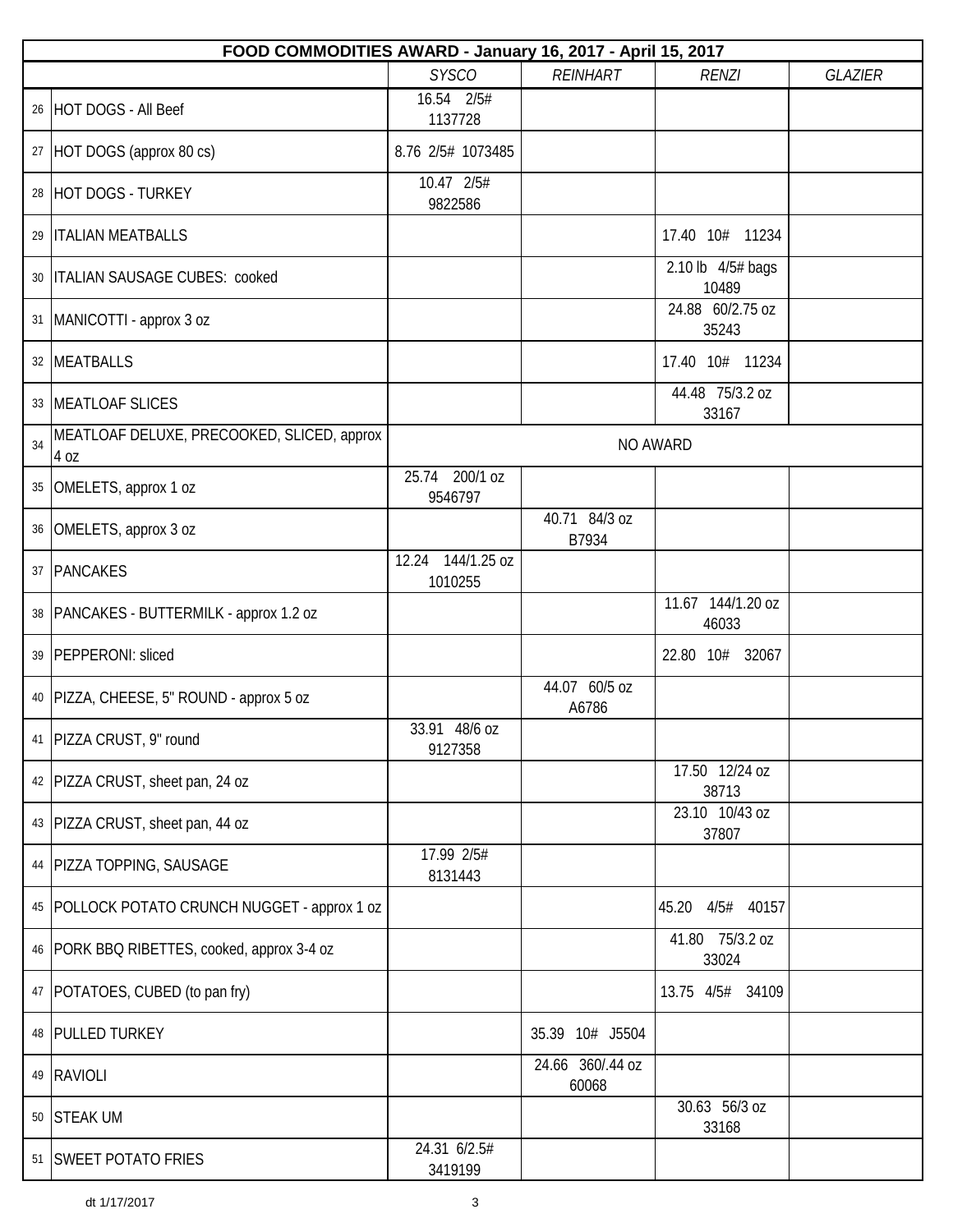|                | FOOD COMMODITIES AWARD - January 16, 2017 - April 15, 2017 |                              |                          |                         |                |  |  |
|----------------|------------------------------------------------------------|------------------------------|--------------------------|-------------------------|----------------|--|--|
|                |                                                            | <b>SYSCO</b>                 | <b>REINHART</b>          | <b>RENZI</b>            | <b>GLAZIER</b> |  |  |
|                | 52 STUFFED SHELLS - approx 2 oz                            |                              |                          | 36.39 120/2 oz<br>35249 |                |  |  |
|                | 53   TATOR TOT - approx 1 oz                               |                              | 21.06 6/5# BL642         |                         |                |  |  |
|                | 54   TURKEY BREAST: raw frozen                             | 1.67 lb 2/8-10#<br>4347126   |                          |                         |                |  |  |
|                | 55   UNBREADED FISH FILLETS - approx 4 oz                  |                              | 17.25 40/4oz<br>J3757    |                         |                |  |  |
|                | 56   UNBREADED VEAL PATTY - approx 4 oz                    |                              | 31.11 40/4 oz<br>99418   |                         |                |  |  |
|                | 57   VEGGIE BURGER, regular                                | 47.59 48/3.4 oz<br>2023125   |                          |                         |                |  |  |
|                | 58 VEGGIE BURGER, southwestern                             |                              | 38.07 50/3.4 oz<br>H0870 |                         |                |  |  |
|                | 59 WAFFLES                                                 | 10.81 144/.83 oz<br>1010297  |                          |                         |                |  |  |
|                | 60 WRAPS                                                   |                              |                          | 13.40 6/12 ct<br>60048  |                |  |  |
|                | <b>FISH</b>                                                |                              |                          |                         |                |  |  |
| $\mathbf{1}$   | TUNA FISH, 12 oz                                           | 46.40 24/12 oz<br>8524357    |                          |                         |                |  |  |
| $\overline{2}$ | TUNA FISH, 66.5 oz                                         | 33.55 6/66.5 oz<br>7519285   |                          |                         |                |  |  |
|                | <b>EGGS</b>                                                |                              |                          |                         |                |  |  |
| $\mathbf{1}$   | EGG PATTIES, 1 oz - frozen                                 |                              | 17.10 144/1 oz<br>G6244  |                         |                |  |  |
| $\overline{2}$ | EGG PATTIES, 1.75 oz - frozen                              | 28.93 144/1.75 oz<br>7360530 |                          |                         |                |  |  |
| $\mathbf{3}$   | EGG PATTIES, 2 oz - frozen                                 |                              | 23.49 100/2 oz<br>J3444  |                         |                |  |  |
| 4              | <b>FRESH EGGS</b>                                          | 23.51 30 doz<br>2105773      |                          |                         |                |  |  |
|                | 5   PASTEURIZED EGGS                                       | 28.15 15/2#<br>2366607       |                          |                         |                |  |  |
| 6              | <b>PEELED HARD COOKED</b>                                  | 37.13 25# 8847491            |                          |                         |                |  |  |
|                | <b>PASTA &amp; GRAINS</b>                                  |                              |                          |                         |                |  |  |
| $\mathbf{1}$   | <b>BARLEY</b>                                              | 19.28 24/1#<br>4487633       |                          |                         |                |  |  |
| $\overline{2}$ | <b>EGG NOODLES</b>                                         |                              |                          | 11.20 10# 84082         |                |  |  |
| 3              | <b>ELBOW MACARONI</b>                                      |                              |                          | 9.54 20# 84073          |                |  |  |
| $\overline{4}$ | LASAGNA NOODLES                                            | 8.63 10# 4933164             |                          |                         |                |  |  |
| 5              | RICE - par boil - 25#                                      | 9.96 25# 4671350             |                          |                         |                |  |  |
| 6              | RICE - par boil - 50#                                      | 25.96 50#<br>4323366         |                          |                         |                |  |  |
| 7 <sup>7</sup> | ROTINI - tricolor                                          | 8.95 2/10#<br>5588017        |                          |                         |                |  |  |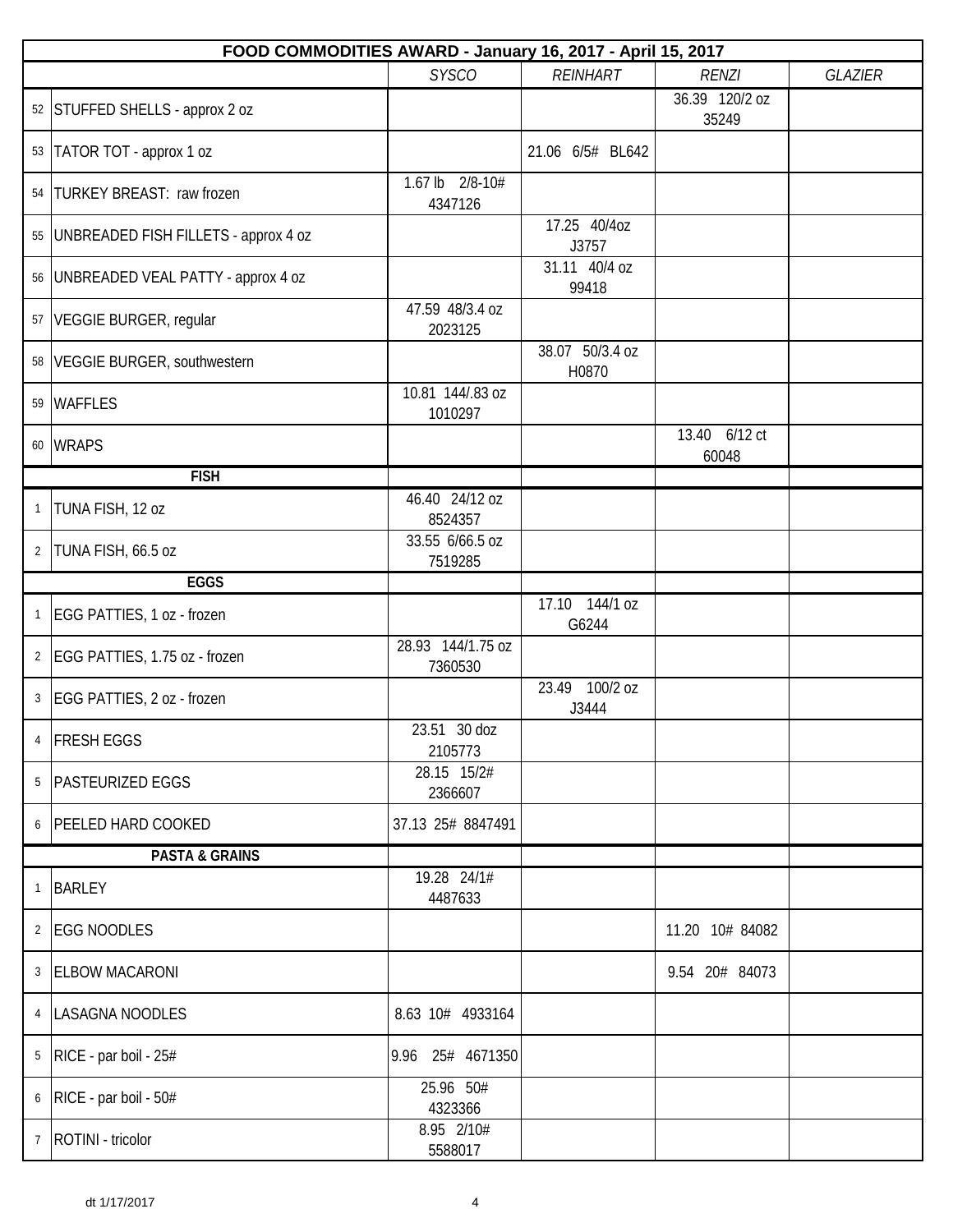|              | FOOD COMMODITIES AWARD - January 16, 2017 - April 15, 2017 |                            |                 |                                   |                |  |  |  |
|--------------|------------------------------------------------------------|----------------------------|-----------------|-----------------------------------|----------------|--|--|--|
|              |                                                            | <b>SYSCO</b>               | <b>REINHART</b> | <b>RENZI</b>                      | <b>GLAZIER</b> |  |  |  |
| 8            | ROTINI - plain                                             |                            |                 | 11.20 20# 84083                   |                |  |  |  |
| 9            | SPAGHETTI                                                  |                            |                 | 9.20 20# 84072                    |                |  |  |  |
|              | $10$ ZITI                                                  |                            |                 | 11.05 20# 84074                   |                |  |  |  |
|              | <b>BAKING PRODUCTS</b>                                     |                            |                 |                                   |                |  |  |  |
| $\mathbf{1}$ | <b>BAKING COCOA</b>                                        |                            |                 | 77.97 6/5# 92337                  |                |  |  |  |
|              | 2 BAKING POWDER                                            |                            |                 | 39.75 6/5# 68064                  |                |  |  |  |
| 3            | <b>BAKING SODA</b>                                         |                            |                 | $\overline{14.05}$ 24/1#<br>68058 |                |  |  |  |
|              | 4 CANOLA OIL                                               |                            |                 | 31.70 6/gal 30088                 |                |  |  |  |
| 5            | COCONUT: unsweetened                                       | 20.93 5/2#<br>4510921      |                 |                                   |                |  |  |  |
|              | 6 CORN STARCH                                              |                            |                 | 15.80 24/1# 91369                 |                |  |  |  |
| $7^{\circ}$  | $FLOUR - 25#$                                              | 11.99 2/25#<br>8379270     |                 |                                   |                |  |  |  |
| 8            | FLOUR - 50#                                                | 13.14 50# 4267274          |                 |                                   |                |  |  |  |
|              | 9 PEANUT BUTTER                                            | 35.04 6/5#<br>4009189      |                 |                                   |                |  |  |  |
|              | 10 PEANUT BUTTER CHIPS                                     | 13.02 200/.5 oz<br>6132377 |                 |                                   |                |  |  |  |
|              | 11 SEMI-SWEET CHOCOLATE CHIPS                              |                            |                 | 36.92 25# 92210                   |                |  |  |  |
|              | 12   SHORTENING                                            | 31.39<br>50#<br>4003851    |                 |                                   |                |  |  |  |
|              | 13   SUGAR, BROWN - 2#                                     |                            |                 | 15.96 12/2# 11183                 |                |  |  |  |
|              | 14   SUGAR, BROWN - 50#                                    |                            |                 | 26.92 50# 67009                   |                |  |  |  |
|              | 15   SUGAR, CONFECTIONERY - 2#                             |                            |                 | 16.10 12/2#<br>92205              |                |  |  |  |
|              | 16   SUGAR, CONFECTIONERY - 25#                            |                            |                 | 25.51 50# 67007                   |                |  |  |  |
|              | 17   SUGAR, GRANULATED                                     | 23.72 50#<br>4782694       |                 |                                   |                |  |  |  |
|              | 18 VANILLA EXTRACT                                         |                            |                 | 25.58 4/gal 96215                 |                |  |  |  |
|              | 19 VEGETABLE OIL                                           |                            |                 | 31.70 6/gal 30088                 |                |  |  |  |
|              | 20 WALNUTS                                                 | 23.34 3/2#<br>4645404      |                 |                                   |                |  |  |  |
|              | <b>INDIVIDUAL / BULK CEREALS</b>                           |                            |                 |                                   |                |  |  |  |
| $\mathbf{1}$ | <b>BRAN FLAKES - Individual</b>                            |                            |                 | 18.50 84/1 oz<br>92332            |                |  |  |  |
|              | 2 BRAN FLAKES - Bulk                                       | 11.81 4/35 oz<br>6709414   |                 |                                   |                |  |  |  |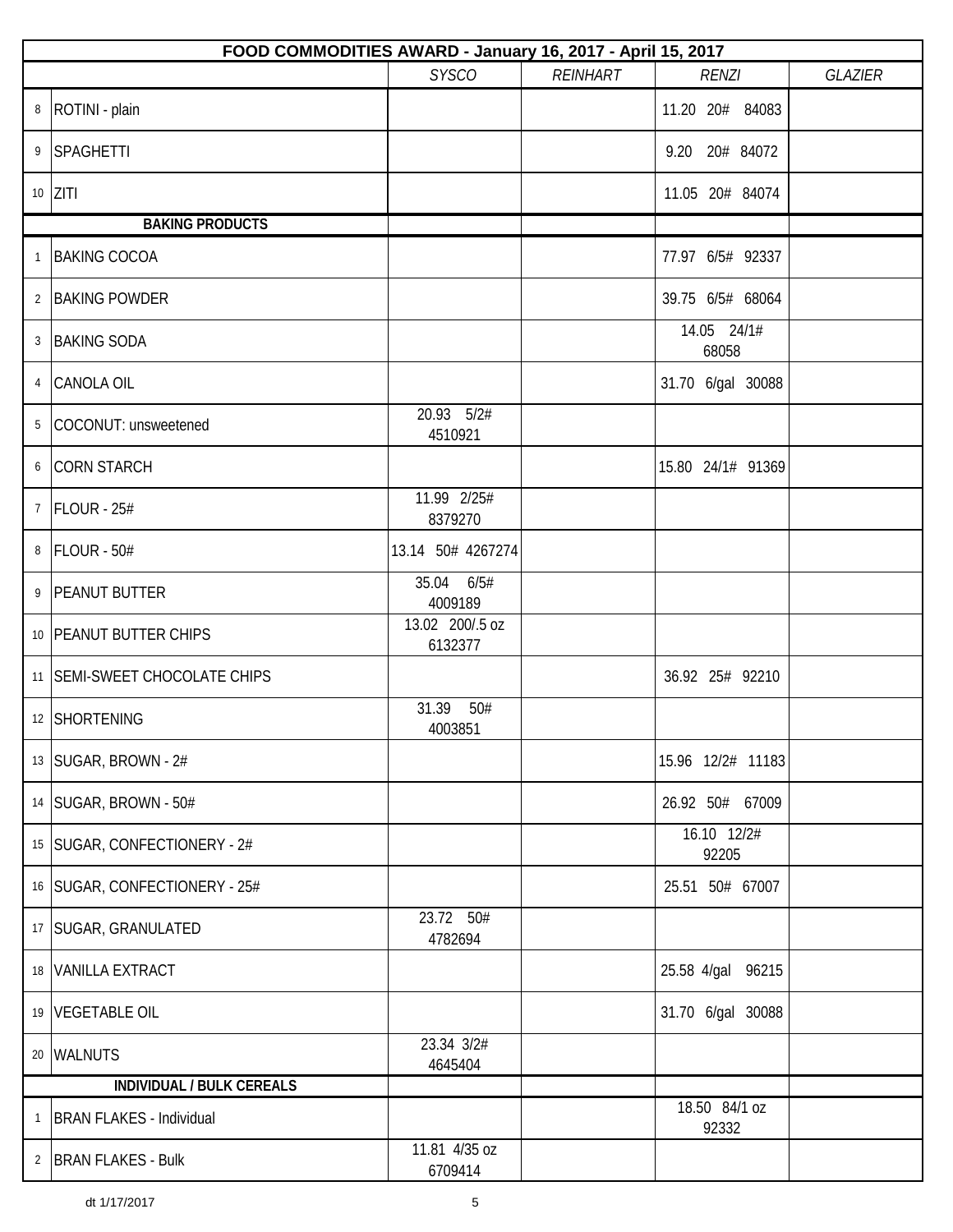|                | FOOD COMMODITIES AWARD - January 16, 2017 - April 15, 2017 |                             |                         |                           |                |  |  |  |
|----------------|------------------------------------------------------------|-----------------------------|-------------------------|---------------------------|----------------|--|--|--|
|                |                                                            | <b>SYSCO</b>                | REINHART                | <b>RENZI</b>              | <b>GLAZIER</b> |  |  |  |
| 3              | CHEERIOS - Individual                                      | 15.66 84/1 oz<br>7001082    |                         |                           |                |  |  |  |
| 4              | <b>CHEERIOS - Bulk</b>                                     | 12.74 4/35 oz<br>6732754    |                         |                           |                |  |  |  |
| 5              | CINNAMON TOASTIES - Individual                             |                             |                         | 18.14 96/1 oz<br>84065    |                |  |  |  |
| 6              | <b>CINNAMON TOASTIES - Bulk</b>                            | 4/45 oz<br>35.33<br>4396446 |                         |                           |                |  |  |  |
| $\overline{7}$ | CORN FLAKES - Individual                                   |                             |                         | 18.53 96/1 oz<br>85009    |                |  |  |  |
| 8              | <b>CORN FLAKES - Bulk</b>                                  | 11.74 4/35 oz<br>6709307    |                         |                           |                |  |  |  |
| 9              | <b>CREAM OF WHEAT - Bulk</b>                               | 17.59 12/28 oz<br>8562639   |                         |                           |                |  |  |  |
|                | 10   CREAM OF WHEAT - Individual                           |                             |                         | <b>NO BIDS</b>            |                |  |  |  |
|                | 11   FROSTED FLAKES - Individual                           |                             |                         | 20.90 96/1 oz<br>84011    |                |  |  |  |
|                | 12   FROSTED FLAKES - Bulk                                 | 12.83 4/35 oz<br>6781587    |                         |                           |                |  |  |  |
|                | 13   OATMEAL - Individual                                  |                             | 19.44 10/12 ct<br>92336 |                           |                |  |  |  |
|                | 14 OUICK OATS, approx 42 oz                                |                             |                         | 23.00 12/42 oz<br>85522   |                |  |  |  |
|                | 15   RAISIN BRAN - Individual                              |                             |                         | 18.53 96/1.19 oz<br>84033 |                |  |  |  |
|                | 16 RAISIN BRAN - Bulk                                      | 14.32<br>4/35 oz<br>6732788 |                         |                           |                |  |  |  |
|                | 17   SPECIAL K - Individual                                | 20.99<br>96/5 oz<br>4044699 |                         |                           |                |  |  |  |
|                | 18   RICE CRISPIES - Individual                            |                             |                         | 18.73 96/.75 oz<br>84062  |                |  |  |  |
|                | 19 RICE CRISPIES - Bulk                                    | 12.93 4/35 oz<br>6709455    |                         |                           |                |  |  |  |
|                | 20 SHREDDED WHEAT - Individual                             |                             |                         | 25.50 84/1 oz<br>10492    |                |  |  |  |
|                | 21 SHREDDED WHEAT - Bulk                                   |                             |                         | 25.00 4/35 oz<br>76253    |                |  |  |  |
|                | 22   TOOTIE FRUTIES - Individual                           |                             |                         | 17.95 84/1 oz<br>92335    |                |  |  |  |
|                | 23   TOOTIE FRUTIES - Bulk                                 | 14.19 4/35 oz<br>6768436    |                         |                           |                |  |  |  |
|                | <b>DESSERT MIXES</b>                                       |                             |                         |                           |                |  |  |  |
| 1              | ANGEL FOOD CAKE                                            |                             |                         | 45.00 12/16 oz<br>17919   |                |  |  |  |
|                | 2 APPLE PIE FILLING                                        | 29.15 6/#10<br>6348015      |                         |                           |                |  |  |  |
| 3              | <b>BROWNIE MIX</b>                                         | 24.73 6/5#<br>1242439       |                         |                           |                |  |  |  |
| 4              | <b>BROWNIE MIX, Sugar Free</b>                             |                             |                         | <b>NO BIDS</b>            |                |  |  |  |
|                | 5 CAKE MIX, CARROT                                         |                             |                         | 30.45 6/5# 28139          |                |  |  |  |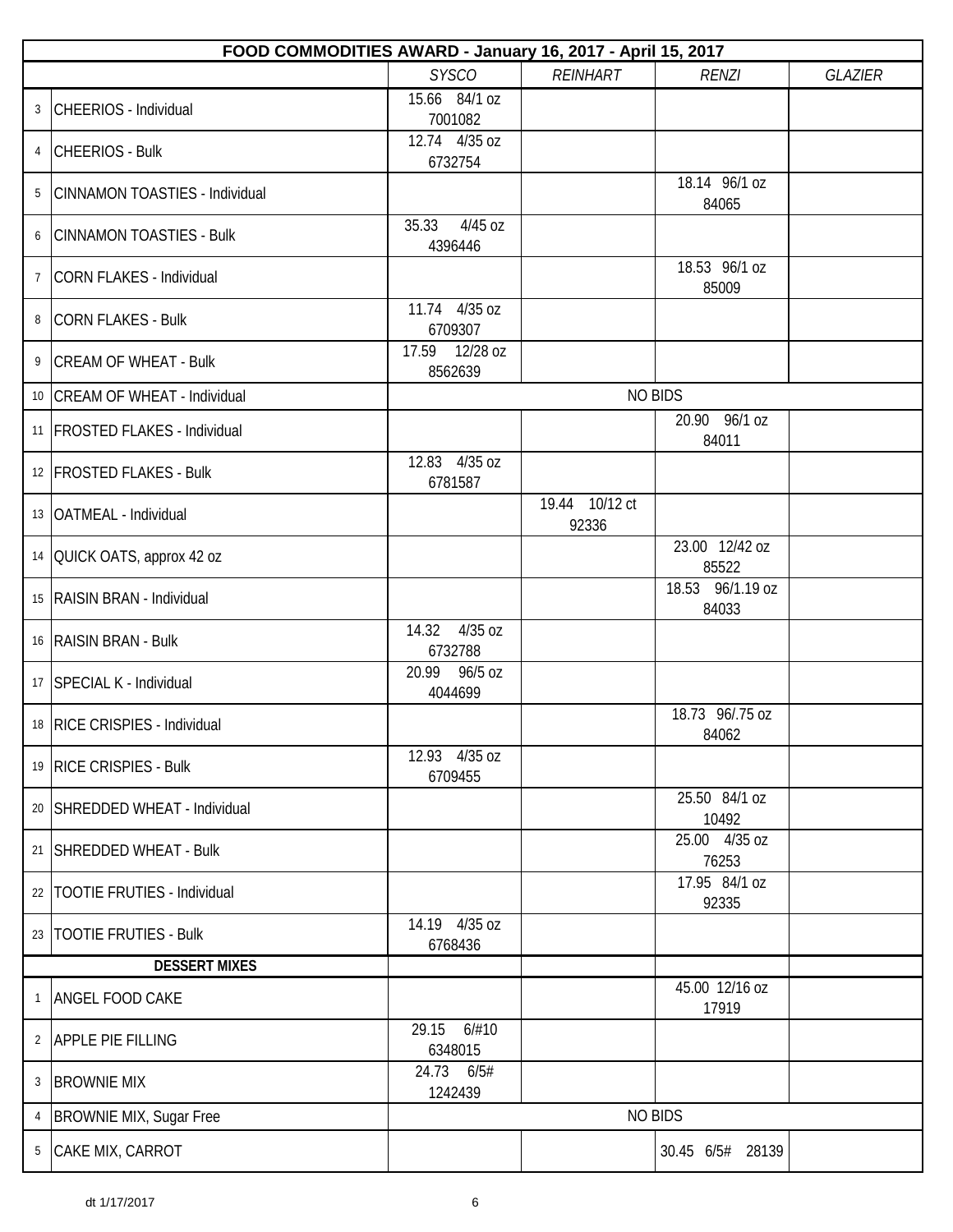|                | FOOD COMMODITIES AWARD - January 16, 2017 - April 15, 2017        |                             |                    |                                 |                |  |  |
|----------------|-------------------------------------------------------------------|-----------------------------|--------------------|---------------------------------|----------------|--|--|
|                |                                                                   | <b>SYSCO</b>                | <b>REINHART</b>    | <b>RENZI</b>                    | <b>GLAZIER</b> |  |  |
| 6              | CAKE MIX, CARROT, Sugar Free                                      |                             |                    | <b>NO BIDS</b>                  |                |  |  |
| $\overline{7}$ | CAKE MIX, CHOCOLATE                                               | 6/5#<br>24.21<br>1242985    |                    |                                 |                |  |  |
| 8              | CAKE MIX, CHOCOLATE, Sugar Free                                   |                             |                    | <b>NO BIDS</b>                  |                |  |  |
| 9              | CAKE MIX, SPICE                                                   | 48.68<br>6/5#<br>6048904    |                    | 40.00 6/5# 28250<br>Spec Ord    |                |  |  |
|                | 10 CAKE MIX, YELLOW                                               | 21.41<br>6/5#<br>5301627    |                    |                                 |                |  |  |
|                | 11   CAKE MIX, WHITE                                              | 20.97 6/5#<br>5301601       |                    |                                 |                |  |  |
|                | 12 CAKE MIX, WHITE, Sugar Free                                    |                             |                    | <b>NO BIDS</b>                  |                |  |  |
|                | 13 CHEESECAKE                                                     |                             |                    | 60.00 6/4# 28216                |                |  |  |
|                | 14   GINGERBREAD MIX                                              | 48.68<br>6/5#<br>6048904    |                    | 34.45 6/5# 28114<br>Spec Ord    |                |  |  |
| 15             | ICING, READY TO SPREAD: MUST BE SHELF<br><b>STABLE: Chocolate</b> |                             | 21.32 12#<br>72082 |                                 |                |  |  |
| 16             | ICING, READY TO SPREAD: MUST BE SHELF<br>STABLE : Vanilla         |                             | 23.53 12#<br>38998 |                                 |                |  |  |
|                | 17  ICING, CHOCOLATE, Sugar Free                                  |                             |                    | <b>NO BIDS</b>                  |                |  |  |
| 18             | ICING, WHITE, Sugar Free                                          |                             |                    | <b>NO BIDS</b>                  |                |  |  |
|                | 19 MUFFIN MIX, BANANA NUT                                         |                             |                    | 52.84 6/5# 28014                |                |  |  |
|                | 20 MUFFIN MIX, BASIC                                              | 19.97<br>6/5#<br>1242425    |                    |                                 |                |  |  |
|                | 21   MUFFIN MIX, BLUEBERRY                                        | 6/78 oz<br>59.53<br>4664504 |                    | 22.94<br>6/5#<br>28424 Spec Ord |                |  |  |
|                | 22   MUFFIN MIX, BRAN                                             | 44.41<br>6/5#<br>4044020    |                    |                                 |                |  |  |
|                | 23 MUFFIN MIX, CORN                                               |                             |                    | 23.25 6/5# 28217                |                |  |  |
|                | 24   MUFFIN MIX, HONEY BRAN                                       |                             |                    | 39.43 6/5# 28225                |                |  |  |
|                | <b>COOKING PRODUCTS</b>                                           |                             |                    |                                 |                |  |  |
| 1              | <b>BEEF BASE</b>                                                  |                             |                    | $16.10$ $12/1#$<br>57728        |                |  |  |
| $\overline{2}$ | BEEF BASE, LOW SODIUM                                             |                             |                    | 49.95 12/1# 57716               |                |  |  |
| 3              | <b>BEEF BROTH, LOW SODIUM</b>                                     |                             |                    | <b>NO BIDS</b>                  |                |  |  |
| 4              | <b>BISQUICK MIX</b>                                               |                             |                    | 23.34 6/5# 28237                |                |  |  |
| 5              | <b>BREAD CRUMBS, ITALIAN</b>                                      |                             |                    | 22.20 6/5# 29131                |                |  |  |
| 6              | <b>CHICKEN BROTH</b>                                              |                             |                    | 19.53 12/48 oz<br>36580         |                |  |  |
| 7              | CHICKEN BROTH, LOW SODIUM                                         |                             |                    | <b>NO BIDS</b>                  |                |  |  |
| 8              | <b>CHICKEN GRAVY</b>                                              | 12/5#<br>38.46<br>4220364   |                    |                                 |                |  |  |
| 9              | CHICKEN GRAVY, LOW SODIUM                                         |                             |                    | <b>NO BIDS</b>                  |                |  |  |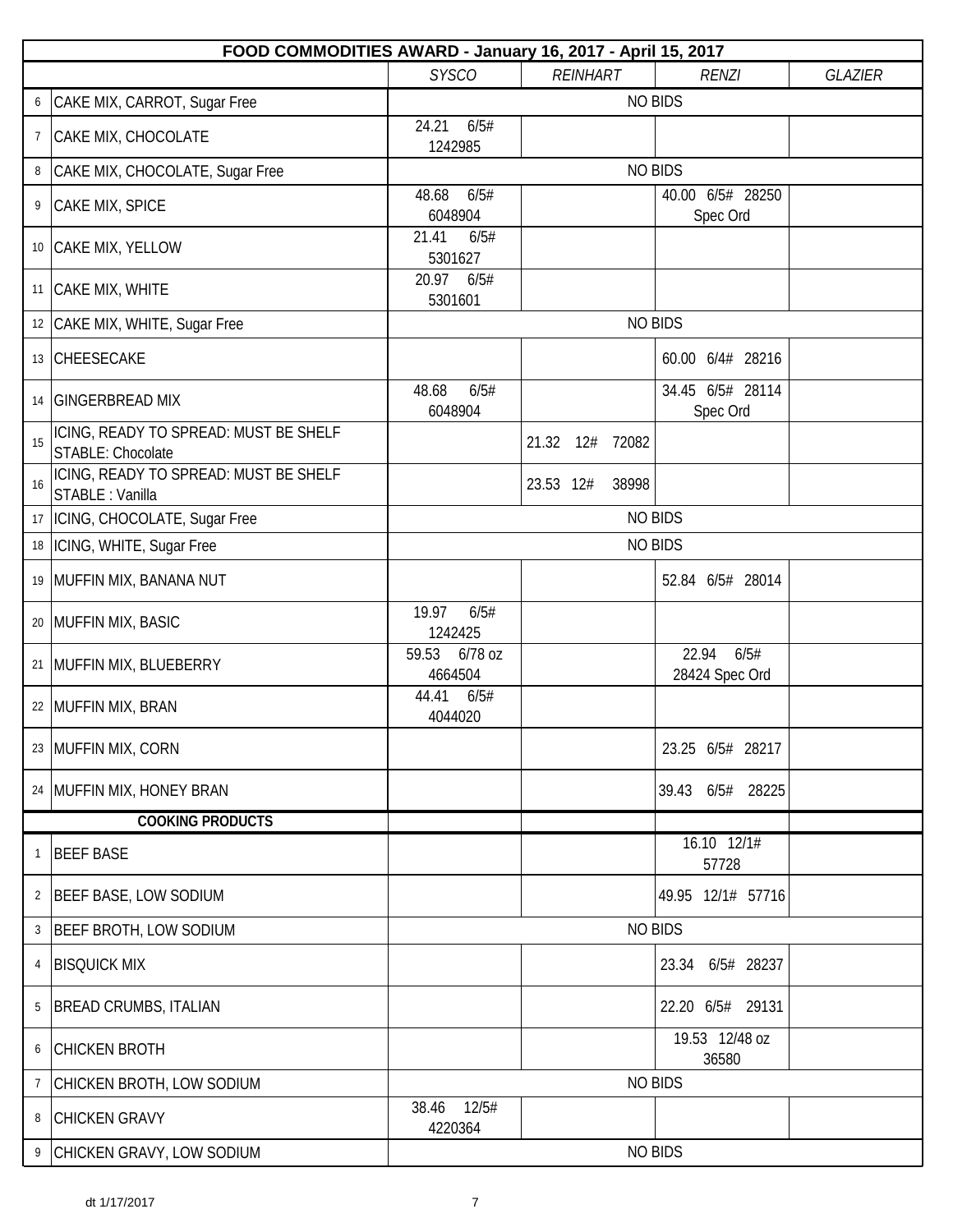|              | FOOD COMMODITIES AWARD - January 16, 2017 - April 15, 2017        |                                 |                             |                                   |  |  |  |  |  |
|--------------|-------------------------------------------------------------------|---------------------------------|-----------------------------|-----------------------------------|--|--|--|--|--|
|              | <b>SYSCO</b><br><b>REINHART</b><br><b>RENZI</b><br><b>GLAZIER</b> |                                 |                             |                                   |  |  |  |  |  |
|              | 10 CHICKEN BASE - 1#                                              |                                 |                             | 15.10 12/1#<br>57729              |  |  |  |  |  |
|              | 11 CHICKEN BASE - 5#                                              |                                 |                             | 115.00 6/5# 57704                 |  |  |  |  |  |
|              | 12 CHICKEN BASE, LOW SODIUM                                       |                                 |                             | 41.00 12/1#<br>57715 No MSG       |  |  |  |  |  |
|              | 13 CRISPY ONIONS                                                  | 32.73 6/24 oz<br>0435671        |                             | 31.95 6/24 oz<br>73125 Spec Ord   |  |  |  |  |  |
|              | 14 FALAFEL                                                        | 20.60 2/5#<br>8022297           |                             |                                   |  |  |  |  |  |
| 15           | INSTANT BROTH & SEASONING - BEEF, LOW<br>SODIUM                   |                                 |                             | 30.07 300/4 gm<br>91235           |  |  |  |  |  |
| 16           | INSTANT BROTH & SEASONING - CHICKEN, LOW<br>SODIUM                |                                 |                             | 30.07 300/4 gm<br><b>UPC36087</b> |  |  |  |  |  |
|              | 17 MINCED GARLIC, IN LIQUID                                       | 14.09 6/32 oz<br>7127293        |                             |                                   |  |  |  |  |  |
|              | 18   PANCAKE MIX                                                  |                                 |                             | 19.40 6/5# 28085                  |  |  |  |  |  |
|              | 19 PORK GRAVY MIX                                                 | $6/11.3$ oz<br>18.71<br>9829748 |                             |                                   |  |  |  |  |  |
|              | 20   PORK GRAVY MIX, LOW SODIUM                                   |                                 |                             | <b>NO BIDS</b>                    |  |  |  |  |  |
| 21           | <b>SAUSAGE GRAVY</b>                                              |                                 | 54.89 6/10#<br>21744        |                                   |  |  |  |  |  |
|              | 22   SOY SAUCE, LOW SODIUM                                        | 36.84 6/.5 gal<br>4897641       |                             |                                   |  |  |  |  |  |
|              | 23 STUFFING MIX                                                   |                                 | 47.22<br>$6/55$ oz<br>13034 |                                   |  |  |  |  |  |
|              | 24 STUFFING MIX, CHICKEN                                          |                                 |                             | 29.86 6/32 oz<br>65035            |  |  |  |  |  |
|              | 25 SWEETENED CONDENSED MILK                                       | 34.18 24/14 oz<br>9312596       |                             |                                   |  |  |  |  |  |
| 26           | THICK-IT INSTANT HEALTHCARE FOOD<br>THICKENER - PC                |                                 |                             | 13.33 100/9.5 gm<br>76723         |  |  |  |  |  |
| 27           | THICK-IT INSTANT HEALTHCARE FOOD<br>THICKENER - Bulk              |                                 |                             | 61.00 25# 76732                   |  |  |  |  |  |
|              | 28   TOFU                                                         | 14.81 12/14 oz<br>0684936       |                             |                                   |  |  |  |  |  |
|              | 29   TURKEY GRAVY MIX                                             |                                 |                             | 34.60 8/16 oz<br>57698            |  |  |  |  |  |
|              | 30   TURKEY GRAVY MIX, LOW SODIUM                                 |                                 |                             | 34.60 8/16 oz<br>57698            |  |  |  |  |  |
|              | 31   VEGETABLE BASE                                               | 17.06 6/1#<br>5682935           |                             |                                   |  |  |  |  |  |
|              | 32 VINEGAR                                                        | 5.90 4/gal<br>5868328           |                             |                                   |  |  |  |  |  |
|              | 33   WORCESTERSHIRE SAUCE                                         |                                 |                             | 21.95 4/gal 75181                 |  |  |  |  |  |
|              | 34   WORCESTERSHIRE SAUCE, LOW SODIUM                             | 23.19<br>4/gal<br>4007894       |                             |                                   |  |  |  |  |  |
|              | <b>SALAD DRESSINGS</b>                                            |                                 |                             |                                   |  |  |  |  |  |
| $\mathbf{1}$ | SALAD DRESSING Low Fat French                                     |                                 |                             | 35.00 4/gal 56050                 |  |  |  |  |  |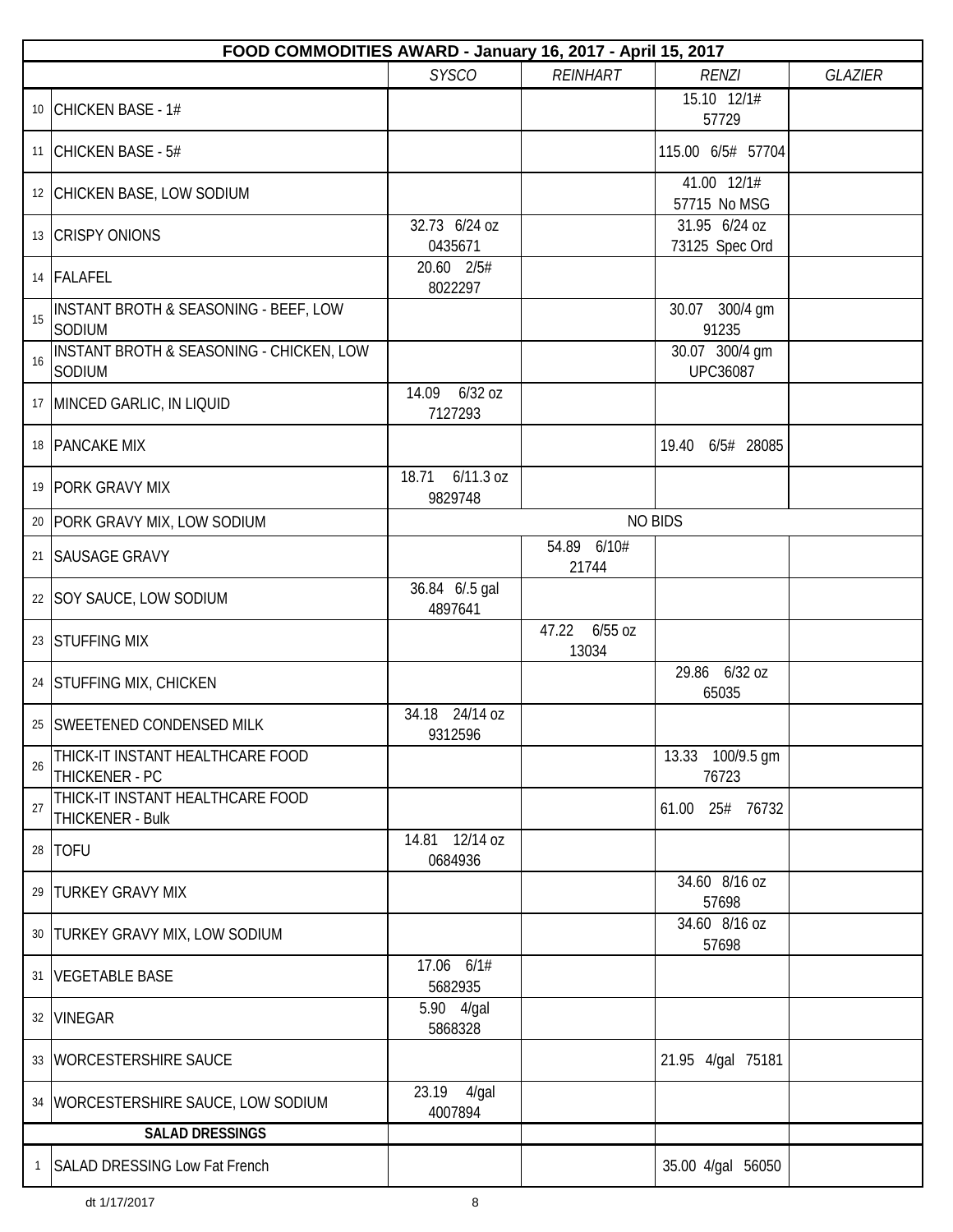|                | FOOD COMMODITIES AWARD - January 16, 2017 - April 15, 2017 |                               |                      |                   |                |  |
|----------------|------------------------------------------------------------|-------------------------------|----------------------|-------------------|----------------|--|
|                |                                                            | <b>SYSCO</b>                  | <b>REINHART</b>      | <b>RENZI</b>      | <b>GLAZIER</b> |  |
| $\overline{2}$ | <b>SALAD DRESSING Low Fat Ranch</b>                        | 23.31 4/gal<br>4086575        |                      |                   |                |  |
| 3              | SALAD DRESSING Low Fat Golden Italian                      | 19.31 4/gal<br>4488946        |                      |                   |                |  |
| $\overline{4}$ | <b>SALAD DRESSING Low Fat Thousand Island</b>              |                               | <b>NO BIDS</b>       |                   |                |  |
| 5              | <b>SALAD DRESSING Catalina</b>                             |                               |                      | 37.94 4/gal 67266 |                |  |
| 6              | <b>SALAD DRESSING Italian</b>                              | 20.47<br>4/gal<br>4003687     |                      |                   |                |  |
| $7^{\circ}$    | <b>SALAD DRESSING Ranch</b>                                | 26.37 4/gal<br>4003679        |                      |                   |                |  |
| 8              | SALAD DRESSING Thousand Island                             | 22.51 4/gal<br>4069431        |                      |                   |                |  |
| 9              | SALAD DRESSING POWDER MIX, Italian                         | 31.19 18/7.6 oz<br>4847323    |                      |                   |                |  |
|                | <b>SPICES</b>                                              |                               |                      |                   |                |  |
| $\mathbf{1}$   | <b>BASIL LEAVES</b>                                        | 44.85 3/22 oz<br>8173397      |                      |                   |                |  |
| $\overline{2}$ | <b>BASIL, CRUSHED</b>                                      |                               |                      | <b>NO BIDS</b>    |                |  |
| $\mathfrak{Z}$ | <b>BLACK PEPPER</b>                                        |                               | 6.80 14 oz J2836     |                   |                |  |
| 4              | <b>CELERY SALT</b>                                         | 30.89 6/30 oz<br>5228465      | 6.34 32 oz 24156     |                   |                |  |
| 5              | <b>CHILI POWDER</b>                                        | 42.93 6/20 oz<br>9806498      |                      |                   |                |  |
| 6              | CHIVES, DRIED                                              | 23.64 6/#10<br>5096490        | 4.74 1 oz 24012      |                   |                |  |
| $\overline{7}$ | <b>CINNAMON</b>                                            |                               | 4.33 15 oz J2754     |                   |                |  |
|                | 8 CRUSHED RED PEPPER                                       | 36.44 6/13 oz<br>9806423      | 6.89 12 oz 24018     |                   |                |  |
| 9              | <b>DILL WEED</b>                                           | 50.27 6/5 oz<br>5228770       | 9.96 5 oz 10512      |                   |                |  |
|                | 10 GARLIC, GRANULATED                                      | $6/26$ oz<br>58.25<br>6639165 |                      |                   |                |  |
|                | 11 GARLIC POWDER                                           |                               | 6.44 19 oz J2786     |                   |                |  |
|                | 12 GROUND GINGER                                           | 66.44 6/1#<br>5228887         |                      |                   |                |  |
|                | 13 LEMON PEPPER                                            | 51.29 6/28 oz<br>9806480      | 10.45 28 oz<br>28588 |                   |                |  |
|                | 14   MONTREAL STEAK SEASONING                              | 45.74 6/29 oz<br>6639553      |                      |                   |                |  |
|                | 15   MRS. DASH SALT SUBSTITUTE                             | 15.84 300/.3 oz<br>1116052    |                      |                   |                |  |
|                | 16 NUTMEG                                                  | 70.30 6/1#<br>5229067         | 14.32 16 oz<br>24084 |                   |                |  |
| 17             | ONIONS, dehydrated                                         |                               | 57.10 6/3# 31642     |                   |                |  |
|                | 18 ONION POWDER                                            | 31.02 6/20 oz<br>5229125      |                      |                   |                |  |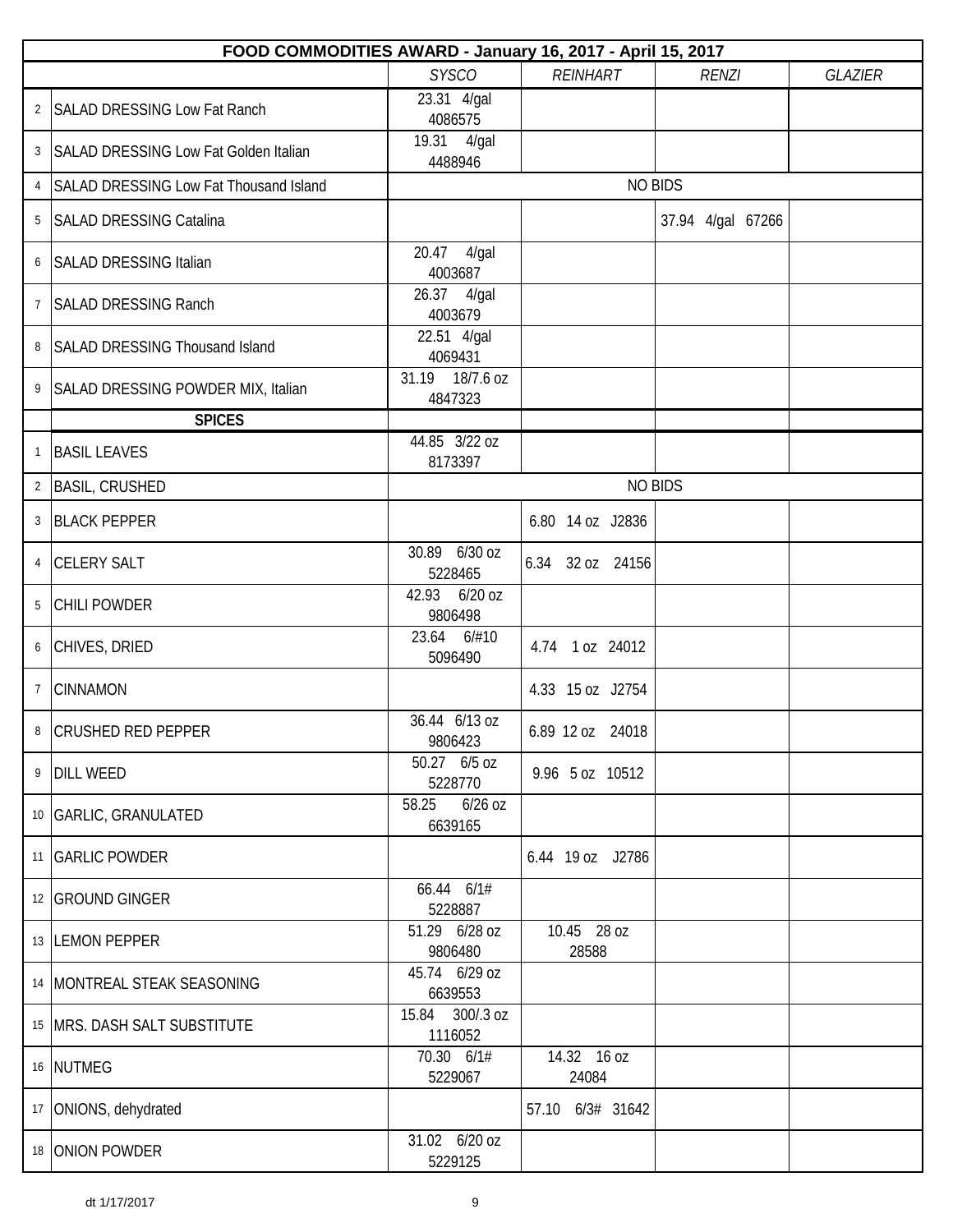|                | FOOD COMMODITIES AWARD - January 16, 2017 - April 15, 2017 |                               |                           |                |                |  |  |
|----------------|------------------------------------------------------------|-------------------------------|---------------------------|----------------|----------------|--|--|
|                |                                                            | <b>SYSCO</b>                  | <b>REINHART</b>           | <b>RENZI</b>   | <b>GLAZIER</b> |  |  |
|                | 19 OREGANO                                                 | 46.54 3/1.5#<br>5264320       |                           |                |                |  |  |
|                | 20 PAPRIKA                                                 | 37.59 6/18 oz<br>5229174      |                           |                |                |  |  |
|                | 21   PARSLEY FLAKES                                        | 27.28 3/10 oz<br>5229265      |                           |                |                |  |  |
|                | 22   POULTRY SEASONING                                     |                               | 8.47 10 oz 24132          |                |                |  |  |
|                | 23   TACO SEASONING                                        |                               |                           | 12.96 5# 56683 |                |  |  |
|                | <b>SOUP</b>                                                |                               |                           |                |                |  |  |
| 1              | CHICKEN NOODLE LO-SO, 7.5 oz                               | 17.23 24/7.25 oz<br>4104469   |                           |                |                |  |  |
| $\overline{2}$ | CHICKEN NOODLE LO-SO, 50 oz                                |                               |                           | <b>NO BIDS</b> |                |  |  |
| 3              | CREAM OF CELERY, 7.5 oz                                    |                               |                           | <b>NO BIDS</b> |                |  |  |
| 4              | CREAM OF CELERY, CONDENSED, 50 oz                          | 27.05 12/50 oz<br>4040317     |                           |                |                |  |  |
| 5              | <b>CREAM OF CHICKEN</b>                                    |                               |                           | <b>NO BIDS</b> |                |  |  |
| 6              | CREAM OF CHICKEN, LO-SO, 7.5 oz                            |                               |                           |                |                |  |  |
| $\overline{7}$ | CREAM OF MUSHROOM, 7.5 oz                                  |                               |                           | <b>NO BIDS</b> |                |  |  |
| 8              | CREAM OF MUSHROOM, 50 oz                                   | 28.77 12/50 oz<br>4040382     |                           |                |                |  |  |
| 9              | CREAM OF MUSHROOM LO-SO, 7.5 oz                            |                               |                           | <b>NO BIDS</b> |                |  |  |
|                | 10   CREAM OF MUSHROOM LO-SO, #5                           | 16.83 24/7.25 oz<br>4013041   |                           |                |                |  |  |
|                | 11   TOMATO, 7.5 oz                                        | 16.57 24/7.25 oz<br>4040481   |                           |                |                |  |  |
|                | 12   TOMATO, CONDENSED, 50 oz                              | 22.28 12/50 oz<br>4040390     |                           |                |                |  |  |
|                | 13   TOMATO LO-SO - #5                                     | 28.78 12/50 oz<br>4146445     |                           |                |                |  |  |
|                | 14   TOMATO LO-SO - 7.5 oz                                 | 16.41 24/7.25 oz<br>4013066   |                           |                |                |  |  |
|                | 15 VEGETABLE LO-SO, 7.5 oz                                 |                               | 20.74 24/7.25 oz<br>22574 |                |                |  |  |
|                | <b>FROZEN DESSERTS</b>                                     |                               |                           |                |                |  |  |
|                | <b>APPLE PIE RAW</b>                                       | 20.78 6/46 oz<br>1972744      |                           |                |                |  |  |
|                | 2 APPLE PIE BAKED                                          | 24.93 6/48 oz<br>9787748      |                           |                |                |  |  |
|                | 3 APPLE PIE SUGAR FREE                                     | 35.29 4/49 oz<br>1647940      |                           |                |                |  |  |
| 4              | <b>BERRY MEDLEY</b>                                        | 52.93 20#<br>6647606          |                           |                |                |  |  |
| 5              | <b>BLUEBERRY PIE RAW</b>                                   | 30.60 6/46 oz<br>1972728      |                           |                |                |  |  |
| 6              | BLUEBERRY PIE, DIET SUGAR FREE                             |                               |                           | <b>NO BIDS</b> |                |  |  |
| $\overline{7}$ | <b>BOSTON CREAM PIE</b>                                    | $6/33$ oz<br>27.20<br>1972090 |                           |                |                |  |  |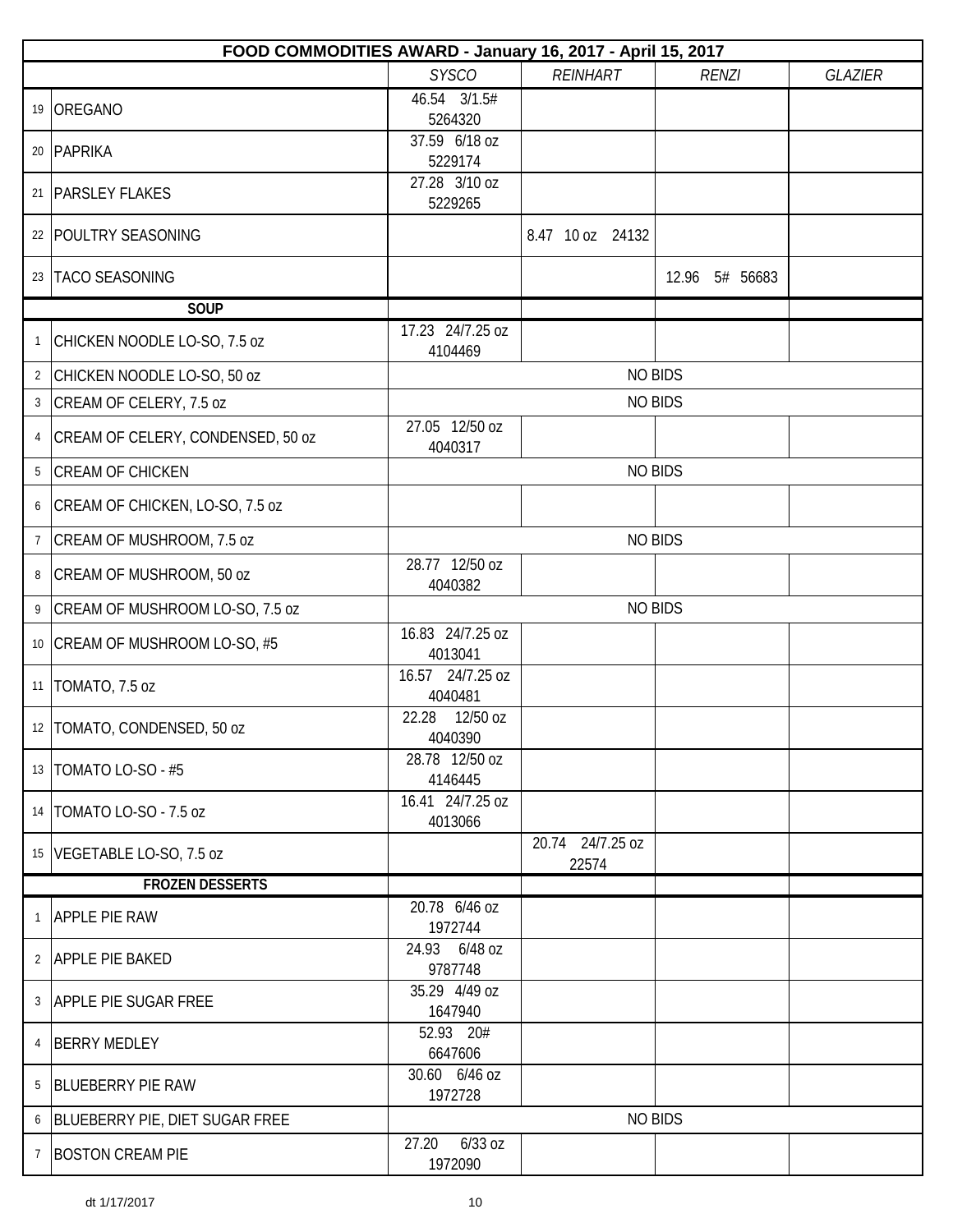|                | FOOD COMMODITIES AWARD - January 16, 2017 - April 15, 2017 |                               |  |                         |  |  |  |
|----------------|------------------------------------------------------------|-------------------------------|--|-------------------------|--|--|--|
|                | <b>SYSCO</b><br>REINHART<br><b>GLAZIER</b><br><b>RENZI</b> |                               |  |                         |  |  |  |
| 8              | CARROT CAKE premade                                        | 42.96<br>4/59 oz<br>1285113   |  |                         |  |  |  |
| 9              | <b>CHERRY PIE RAW</b>                                      | 28.54<br>$6/46$ oz<br>1972702 |  |                         |  |  |  |
|                | 10 CHERRY PIE, DIET SUGAR FREE                             |                               |  | <b>NO BIDS</b>          |  |  |  |
|                | 11 CREAM PIE: Banana Cream                                 | $6/27$ oz<br>19.86<br>9788936 |  |                         |  |  |  |
|                | 12 CREAM PIE: Chocolate                                    | 33.38<br>$6/27$ oz<br>1074806 |  |                         |  |  |  |
|                | 13   CREAM PIE: Coconut Cream                              | 20.79<br>$6/27$ oz<br>9809294 |  |                         |  |  |  |
|                | 14 FRUIT OF THE FOREST PIE                                 | 31.70 6/48 oz<br>9785601      |  |                         |  |  |  |
|                | 15   ICE CREAM, CHOCOLATE, approx 4 oz                     | 12.71 96/4 oz<br>0155010      |  |                         |  |  |  |
|                | 16   ICE CREAM, STRAWBERRY, approx 4 oz                    | 12.47 96/4 oz<br>0155515      |  |                         |  |  |  |
|                | 17   ICE CREAM, VANILLA, approx 4 oz                       | 12.17 96/4 oz<br>0154989      |  |                         |  |  |  |
|                | 18   ICE CREAM, VANILLA -LACTOSE, approx 4 oz              | 8.03 24/4 oz<br>1819242       |  |                         |  |  |  |
|                | 19   ICE CREAM, NSA CHOCOLATE, approx 4 oz                 |                               |  | 6.42 24/4 oz 71002      |  |  |  |
|                | 20   ICE CREAM, NSA VANILLA, approx 4 oz                   |                               |  | 6.42 24/4 oz 71009      |  |  |  |
|                | 21 LEMON PIE                                               | 25.08<br>6/36 oz<br>9788522   |  |                         |  |  |  |
|                | 22 STRAWBERRY RHUBARB PIE                                  | 26.21 6/46 oz<br>9785312      |  |                         |  |  |  |
|                | 23 WHIP TOPPING                                            |                               |  | 29.36 12/32 oz<br>91000 |  |  |  |
|                | <b>JUICES / DRINK MIX</b>                                  |                               |  |                         |  |  |  |
| $\mathbf{1}$   | APPLE - 46 oz                                              |                               |  | 20.57 12/46 oz<br>47050 |  |  |  |
|                | 2 CRANBERRY - 46 oz                                        | 15.02 12/46 oz<br>0477194     |  |                         |  |  |  |
|                | 3 GRAPE JUICE - 46 oz                                      | 23.74 12/46 oz<br>0475465     |  |                         |  |  |  |
|                | 4 ORANGE - 64 oz                                           |                               |  | 22.64 8/64 oz           |  |  |  |
| 5              | PINEAPPLE - 46 oz                                          | 27.70 12/46 oz<br>0475448     |  |                         |  |  |  |
| 6              | TOMATO - 46 oz                                             |                               |  | 14.98 12/46 oz<br>47060 |  |  |  |
| $7\phantom{.}$ | APPLE EZO, 5.5 oz                                          | 17.20 48/5.5 oz<br>4164034    |  |                         |  |  |  |
|                | 8 CRANBERRY EZO, 5.5 oz                                    | 18.79 48/5.5 oz<br>4036315    |  |                         |  |  |  |
| 9              | GRAPE EZO, 5.5 oz                                          | 18.43 48/5.5 oz<br>4164497    |  |                         |  |  |  |
|                | 10 GRAPEFRUIT EZO, 5.5 oz                                  | 18.43 48/5.5 oz<br>4164497    |  |                         |  |  |  |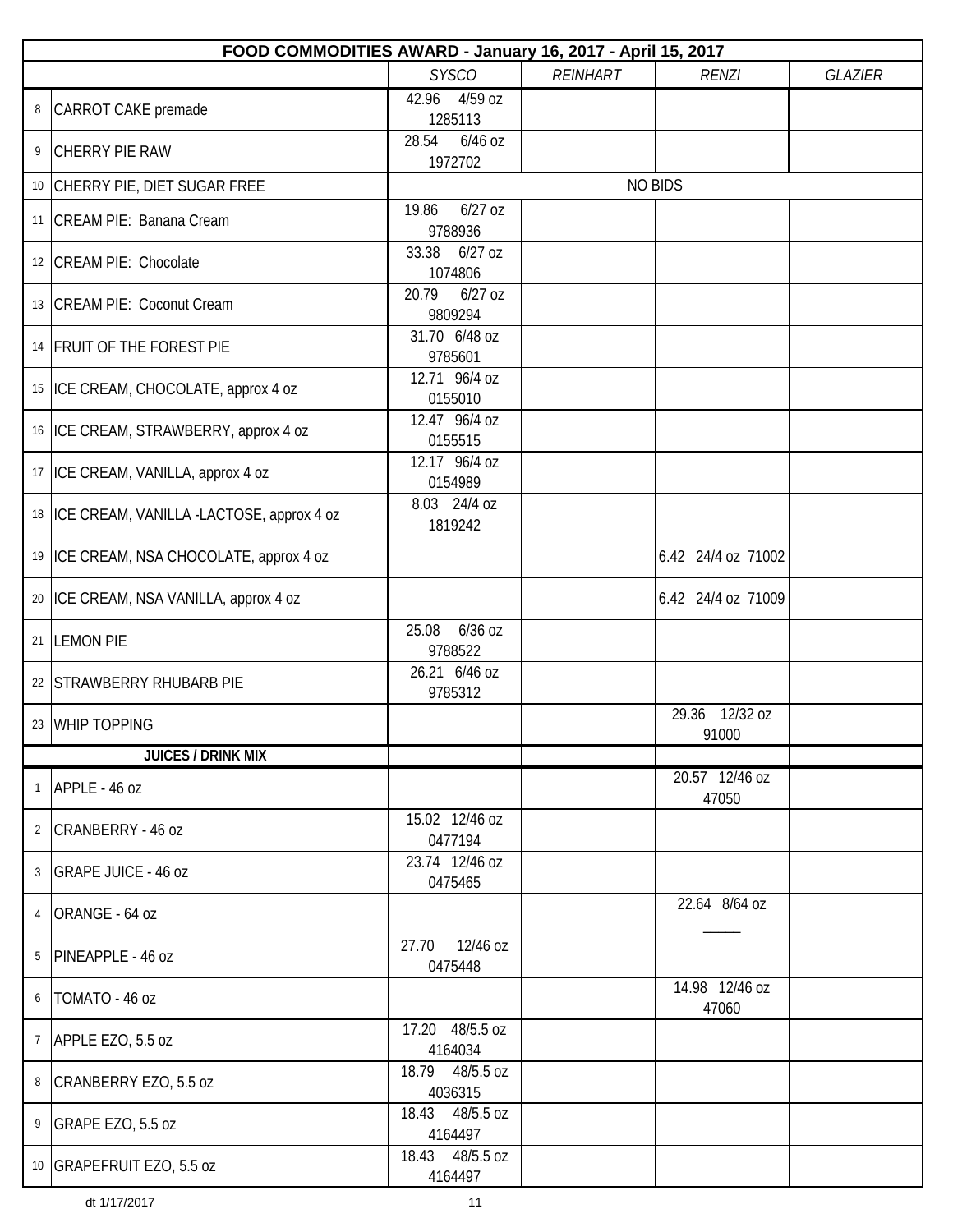|                | FOOD COMMODITIES AWARD - January 16, 2017 - April 15, 2017 |                             |                      |                            |                |  |  |
|----------------|------------------------------------------------------------|-----------------------------|----------------------|----------------------------|----------------|--|--|
|                |                                                            | <b>SYSCO</b>                | <b>REINHART</b>      | <b>RENZI</b>               | <b>GLAZIER</b> |  |  |
|                | 11 ORANGE JUICE EZO, 5.5 oz                                | 16.79 48/5.5 oz<br>4164018  |                      |                            |                |  |  |
|                | 12 ORANGE/PINEAPPLE EZO, 5.5 oz                            |                             |                      | <b>NO BIDS</b>             |                |  |  |
|                | 13 PINEAPPLE EZO, 5.5 oz                                   | 48/6 oz<br>17.49<br>4121950 |                      |                            |                |  |  |
|                | 14   PRUNE EZO, 4 oz                                       |                             |                      | 27.75 96/4 oz<br>47375     |                |  |  |
|                | 15   PRUNE EZO, 5.5 oz                                     |                             |                      | <b>NO BIDS</b>             |                |  |  |
|                | 16   TOMATO EZO, 5.5 oz                                    | 15.31 48/5.5 oz<br>0533683  |                      |                            |                |  |  |
|                | 17   V-8 EZO LO SO, 5.5 oz, low sodium                     |                             |                      | 22.26 48/5.5 oz<br>47331   |                |  |  |
|                | 18   NO SUGAR ADDED - APPLE, 5.5 oz                        |                             |                      | <b>NO BIDS</b>             |                |  |  |
|                | 19 NO SUGAR ADDED - GRAPE, 5.5 oz                          |                             |                      | <b>NO BIDS</b>             |                |  |  |
|                | 20   NO SUGAR ADDED - ORANGE, 5.5 oz                       |                             |                      | <b>NO BIDS</b>             |                |  |  |
|                | 21   NO SUGAR ADDED - PINEAPPLE, 5.5 oz                    |                             |                      | <b>NO BIDS</b>             |                |  |  |
|                | 22   GRAPE DRINK MIX - POWDER, 24 oz                       |                             |                      | 15.20 12/24 oz<br>27529    |                |  |  |
|                | 23   ORANGE DRINK MIX - POWDER, 24 oz                      |                             |                      | 15.20 12/24 oz<br>27530    |                |  |  |
|                | 24   LEMONADE DRINK MIX - POWDER, 24 oz                    |                             |                      | 15.20 12/24 oz<br>27527    |                |  |  |
|                | 25   PINK LEMONADE DRINK MIX - POWDER, 24 oz               |                             |                      | 15.20 12/24 oz<br>27532    |                |  |  |
|                | 26 ICE TEA DRINK MIX - POWDER, 24 oz                       |                             |                      | 15.35 12/24 oz<br>27533    |                |  |  |
|                | <b>BULK PRODUCTS / OTHER</b>                               |                             |                      |                            |                |  |  |
| $\mathbf{1}$   | <b>AU GRATIN POTATOES</b>                                  |                             |                      | 45.00 12/20.35 oz<br>34161 |                |  |  |
|                | 2   BAKED BEANS (Gramma Brown)                             |                             |                      | 38.45 6/#10 66045          |                |  |  |
| 3              | BEETS, SLICED                                              |                             | 17.68 6/10#<br>10930 |                            |                |  |  |
| 4              | <b>BEETS, DICED</b>                                        | 18.20 6/#10<br>4109328      |                      |                            |                |  |  |
| 5              | <b>BLACK OLIVES</b>                                        | 29.39<br>6/#10<br>8609644   |                      |                            |                |  |  |
| 6              | <b>BROWN GRAVY, LOW SODIUM</b>                             |                             |                      | <b>NO BIDS</b>             |                |  |  |
| $\overline{7}$ | <b>CANNONBALL BBQ SAUCE</b>                                |                             |                      | 17.95 4/gal 57212          |                |  |  |
| 8              | <b>CHEDDAR CHEESE SAUCE</b>                                |                             |                      | 30.84 6/10# 63015          |                |  |  |
| 9              | <b>CHILI SAUCE</b>                                         |                             |                      | 25.24 6/#10<br>57131       |                |  |  |
|                | 10 COFFEE, 14 -16 oz                                       | 71.76 24/14 oz<br>4036976   |                      |                            |                |  |  |
|                | 11 COFFEE PILLOW PACK, 2.5 oz                              |                             |                      | 64.92 84/2 oz<br>71101     |                |  |  |
|                | 12 COFFEE PILLOW PACK, 14 oz                               |                             |                      | <b>NO BIDS</b>             |                |  |  |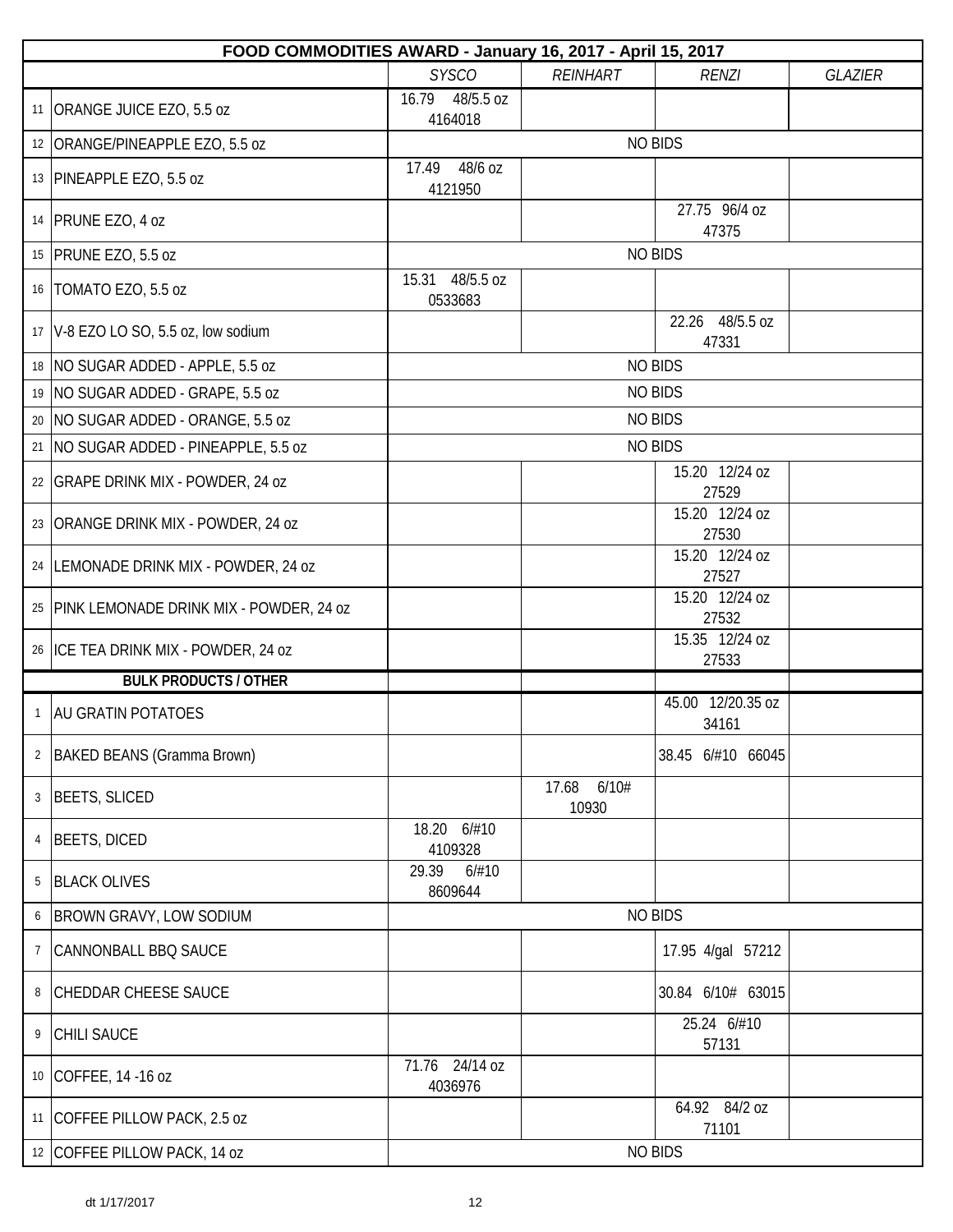| FOOD COMMODITIES AWARD - January 16, 2017 - April 15, 2017 |                              |                           |                               |                |
|------------------------------------------------------------|------------------------------|---------------------------|-------------------------------|----------------|
|                                                            | <b>SYSCO</b>                 | <b>REINHART</b>           | <b>RENZI</b>                  | <b>GLAZIER</b> |
| 13 COFFEE, DECAF, 14 -16 oz                                | 53.76 18/14 oz<br>6958045    |                           |                               |                |
| 14 COFFEE, DECAF, PILLOW PACK, 2.5 oz                      |                              |                           | 48.08 84/1.75 oz<br>71217     |                |
| 15 COFFEE, DECAF, PILLOW PACK, 14 oz                       |                              |                           | <b>NO BIDS</b>                |                |
| 16 COLESLAW DRESSING                                       | 23.28 4/gal<br>4002499       |                           |                               |                |
| 17 CREAM STYLE CORN                                        |                              |                           | 24.02 6/#10 62035             |                |
| 18 GARBANZO BEANS (CHIC PEAS)                              |                              |                           | 16.40 6/#10 62027             |                |
| 19 GRAPE JELLY                                             | 35.51 6/#10<br>3298417       | 29.30 6/4#<br>19888       |                               |                |
| 20 GREEN BEANS                                             |                              |                           | 15.95 6/#10 60093             |                |
| 21 GREEN BEANS, 14 -16 oz                                  |                              |                           | <b>NO BIDS</b>                |                |
| 22 GREEN PEPPERS                                           |                              |                           | 26.50<br>6/#10<br>60095 Mixed |                |
| 23 HOT SAUCE, MONARCH or equal                             | 18.60 4/gal<br>5146154       |                           |                               |                |
| 24 KETCHUP                                                 | 6/#10<br>17.52<br>5686266    |                           |                               |                |
| 25   KETCHUP, 12 - 14 oz                                   | 36/14 oz<br>24.90<br>4560934 |                           |                               |                |
| 26 KIDNEY BEANS, #10                                       |                              |                           | 19.70 6/#10 62000             |                |
| 27 KIDNEY BEANS, 14 - 16 oz                                |                              | 18.84 24/15.5 oz<br>J2054 |                               |                |
| 28   MASHED POTATOES                                       |                              |                           | 34.30 6/#10 34141             |                |
| 29   MAYONNAISE, REGULAR                                   | 19.22  4/gal<br>4002432      |                           |                               |                |
| 30   MAYONNAISE, LOW FAT                                   |                              |                           | 24.94 4/gal 56204             |                |
| 31 MUSHROOMS                                               |                              |                           | 31.51 6/#10<br>68024          |                |
| 32 MUSTARD, 12 oz bottle                                   | 13.98 12/12 oz<br>4736070    |                           |                               |                |
| 33 MUSTARD                                                 |                              |                           | 11.90 4/gal 30058             |                |
| 34   NORTHERN BEAN                                         | 18.73 6/#10<br>4062360       |                           |                               |                |
| 35   PEANUT BUTTER                                         | 35.04 6/5#<br>4009189        |                           |                               |                |
| 36   PEPPERS, RED & GREEN                                  |                              |                           | 28.40 6/#10 60095             |                |
| 37   PICKLES, Dill - gal                                   | 20.17<br>4/gal<br>3154853    |                           |                               |                |
| 38   PICKLES, Dill - 5 gal                                 | 20.84 5 gal<br>1392943       |                           |                               |                |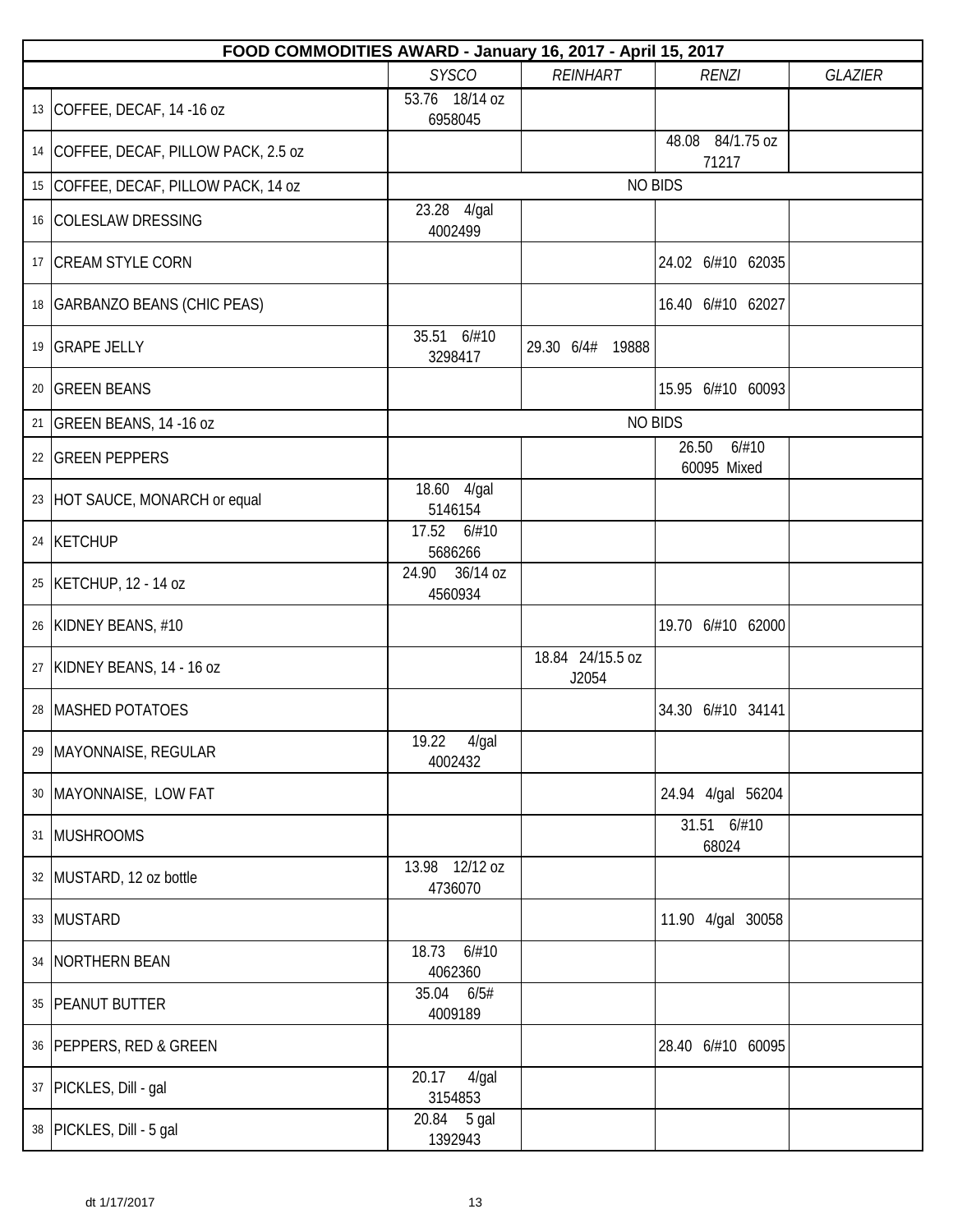|    | FOOD COMMODITIES AWARD - January 16, 2017 - April 15, 2017 |                               |                 |                         |                |  |  |
|----|------------------------------------------------------------|-------------------------------|-----------------|-------------------------|----------------|--|--|
|    |                                                            | <b>SYSCO</b>                  | <b>REINHART</b> | <b>RENZI</b>            | <b>GLAZIER</b> |  |  |
|    | 39 PINTO BEANS                                             | 18.09 6/#10<br>3362274        |                 |                         |                |  |  |
|    | 40   PIZZA SAUCE Grade A                                   |                               |                 | 17.70 6/#10 57051       |                |  |  |
|    | 41   POTATOES, DICED                                       | 19.13 6/#10<br>4108866        |                 |                         |                |  |  |
|    | 42   POTATOES, DICED, FRESH VAC PACKED                     | 2/10#<br>13.14<br>3009406     |                 |                         |                |  |  |
|    | 43   POTATO PEARL Vitamin C Enriched                       |                               |                 | 34.30<br>6/#10<br>34141 |                |  |  |
|    | 44   POTATO - SCALLOPED                                    | 45.22 6/2.25#<br>7489378      |                 |                         |                |  |  |
|    | 45 PUMPKIN                                                 |                               |                 | 32.92 6/#10 62083       |                |  |  |
|    | 46 RAISINS                                                 |                               |                 | 36.94 30# 92345         |                |  |  |
|    | 47 RAVIOLI                                                 | 28.05 6/#10<br>4364568        |                 |                         |                |  |  |
|    | 48 RED PEPPERS                                             | 26.06 6/#10<br>4534616        |                 |                         |                |  |  |
|    | 49 REFRIED BEANS                                           | 32.32 6/#10<br>4673984        |                 |                         |                |  |  |
|    | 50 SALSA                                                   |                               |                 | 26.93 6/#10 57061       |                |  |  |
|    | 51 SAUERKRAUT                                              |                               |                 | 20.25 6/#10 62082       |                |  |  |
|    | 52 SPAGHETTI SAUCE, comparable to Angela Mia               |                               |                 | 16.85 6/#10 57336       |                |  |  |
| 53 | SPAGHETTI SAUCE, LOW SODIUM comparable to<br>Angela Mia    |                               |                 | 21.40 6/#10<br>57021    |                |  |  |
|    | 54 STEWED TOMATO, Grade A                                  |                               |                 | 23.93 6/#10<br>57015    |                |  |  |
|    | 55 STEWED TOMATO, LOW SODIUM Grade A                       |                               |                 | <b>NO BIDS</b>          |                |  |  |
|    | 56 STRAWBERRY PRESERVES - 4#                               | 30.63<br>6/4#<br>4184628      |                 |                         |                |  |  |
|    | 57 STRAWBERRY TOPPING, 5#                                  | 33.39 6/5#<br>4925129         |                 |                         |                |  |  |
|    | 58 SWEET POTATOES, syrup Grade A                           | 28.33 6/#10<br>4114625        |                 |                         |                |  |  |
|    | 59   TEA BAGS, Regular                                     | 10/100 ct<br>22.66<br>4202214 |                 |                         |                |  |  |
|    | 60   TOMATOES, CRUSHED                                     |                               |                 | 16.00 6/#10 57016       |                |  |  |
|    | 61   TOMATO PASTE, Grade A                                 |                               |                 | 27.20<br>6/#10<br>59085 |                |  |  |
| 62 | <b>TOMATO PASTE, LOW SODIUM Grade A</b>                    |                               |                 | <b>NO BIDS</b>          |                |  |  |
|    | 63   TOMATO SAUCE, Grade A                                 |                               |                 | 18.98 6/#10 57055       |                |  |  |
|    | 64   TOMATO SAUCE, LOW SODIUM Grade A                      |                               |                 | 21.00 6/#10<br>57021    |                |  |  |
|    | 65   WAX BEANS, 14 - 16 oz                                 |                               |                 | <b>NO BIDS</b>          |                |  |  |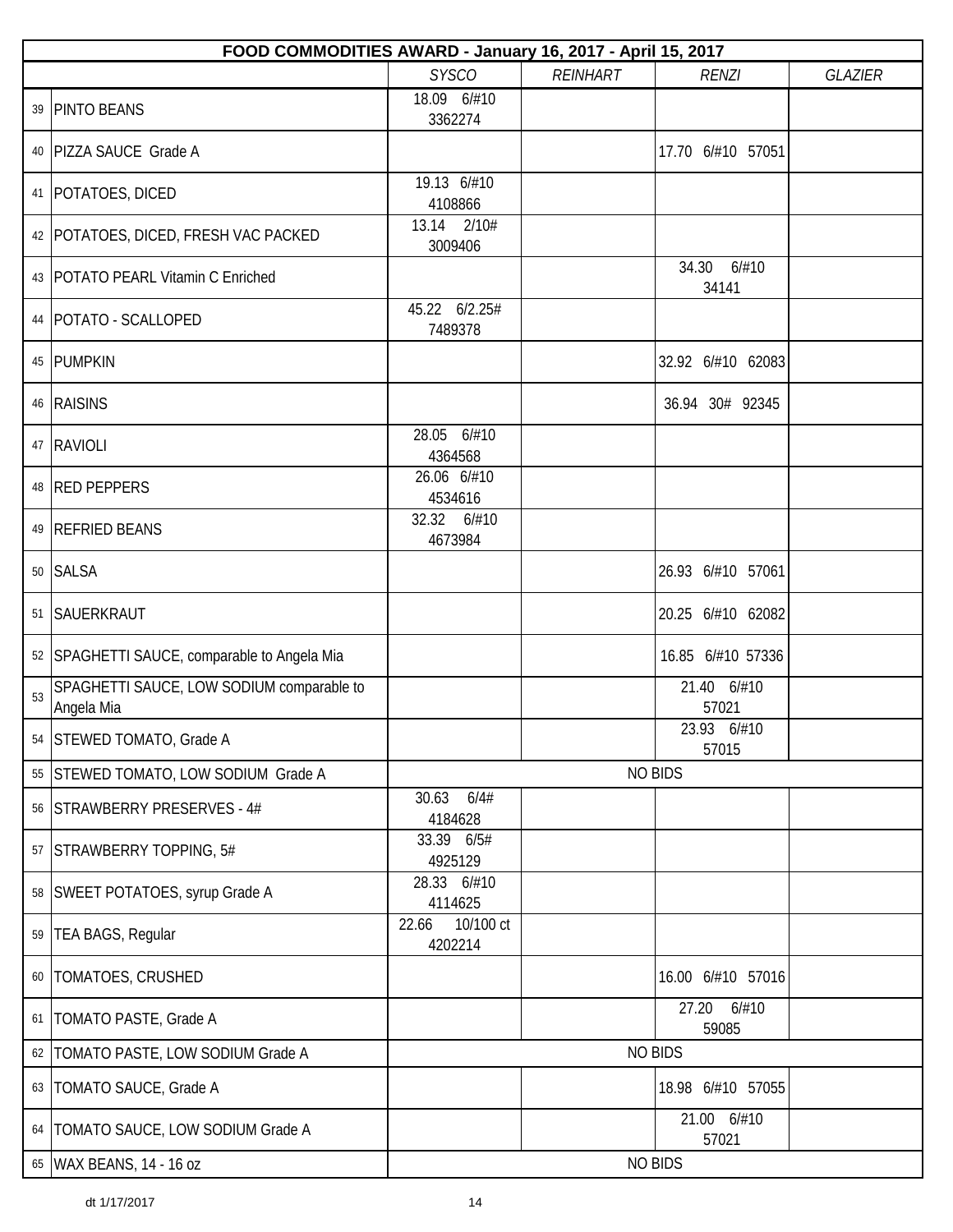|              | FOOD COMMODITIES AWARD - January 16, 2017 - April 15, 2017 |                              |                       |                          |                |  |  |
|--------------|------------------------------------------------------------|------------------------------|-----------------------|--------------------------|----------------|--|--|
|              |                                                            | <b>SYSCO</b>                 | <b>REINHART</b>       | <b>RENZI</b>             | <b>GLAZIER</b> |  |  |
|              | 66 WAX BEANS                                               |                              |                       | 19.00 6/#10<br>62022     |                |  |  |
|              | 67 VEGETARIAN BEAN                                         |                              |                       | 20.05 6/#10<br>60097     |                |  |  |
|              | 68 3-BEAN SALAD                                            | 30.13 6/#10<br>4000782       |                       |                          |                |  |  |
|              | <b>INDIVIDUAL SERVING ITEMS</b>                            |                              |                       |                          |                |  |  |
| $\mathbf{1}$ | <b>FRITOS</b> - Corn                                       |                              |                       | 26.60 64/2 oz<br>78506   |                |  |  |
|              | 2 HOT CHOCOLATE, SUGAR FREE PACKET                         | 14.69 6/24 ct<br>4250775     |                       |                          |                |  |  |
|              | 3   POTATO CHIP - regular                                  |                              |                       | 28.90 104/1 oz<br>77542  |                |  |  |
| 4            | POTATO CHIP - BBQ                                          |                              |                       | 28.88 104/1 oz<br>77541  |                |  |  |
| 5            | POTATO CHIP - Sour Cream & Onion                           |                              |                       | 28.90 104/1 oz<br>77543  |                |  |  |
|              | 6   PC APPLESAUCE                                          | 13.28 72/4 oz<br>2603005     |                       |                          |                |  |  |
|              | 7 PC BBQ SAUCE                                             |                              |                       | 7.52 100/1 oz<br>66218   |                |  |  |
|              | 8 PC BUTTER cups                                           |                              | 22.65 720 ct<br>G1358 |                          |                |  |  |
|              | 9 PC COFFEE                                                | 86.17 192/1.25 oz<br>4659876 |                       |                          |                |  |  |
|              | 10 PC COFFEE, DECAF                                        | 49.30 5/100 ct<br>5259346    |                       |                          |                |  |  |
|              | 11 PC CREAM CHEESE                                         | 11.30 100/.75 oz<br>4586590  |                       |                          |                |  |  |
|              | 12 PC DIET CRANBERRY SAUCE                                 | 22.39 200/.5 oz<br>9278136   |                       |                          |                |  |  |
|              | 13 PC HALF & HALF                                          | 9.35 390/3/8 oz<br>9095035   |                       |                          |                |  |  |
|              | 14 PC JELLY - diet                                         |                              |                       | 14.88 200/12 gm<br>66222 |                |  |  |
|              | 15 PC JELLY - regular                                      | 13.05 400/10 gm<br>5258835   |                       |                          |                |  |  |
|              | 16 PC KETCHUP                                              | 13.81 1000/9qm<br>4029500    |                       |                          |                |  |  |
|              | 17   PC MAPLE SYRUP, Sugar Free                            |                              |                       | 7.20 100/1 oz<br>66235   |                |  |  |
|              | 18 PC MARGARINE cups                                       | 16.62 900/5 gm<br>6631123    |                       |                          |                |  |  |
|              | 19 PC MAYONAISE                                            |                              |                       | 15.02 500/9gr<br>66585   |                |  |  |
|              | 20 PC MUSTARD                                              |                              |                       | 5.25 500/4.5 gr<br>66223 |                |  |  |
|              | 21   PC PANCAKE SYRUP                                      |                              |                       | 6.00 100/1.5 oz<br>66229 |                |  |  |
|              | 22   PC PANCAKE SYRUP, Sugar Free                          |                              |                       | 7.20 100/1 oz<br>66235   |                |  |  |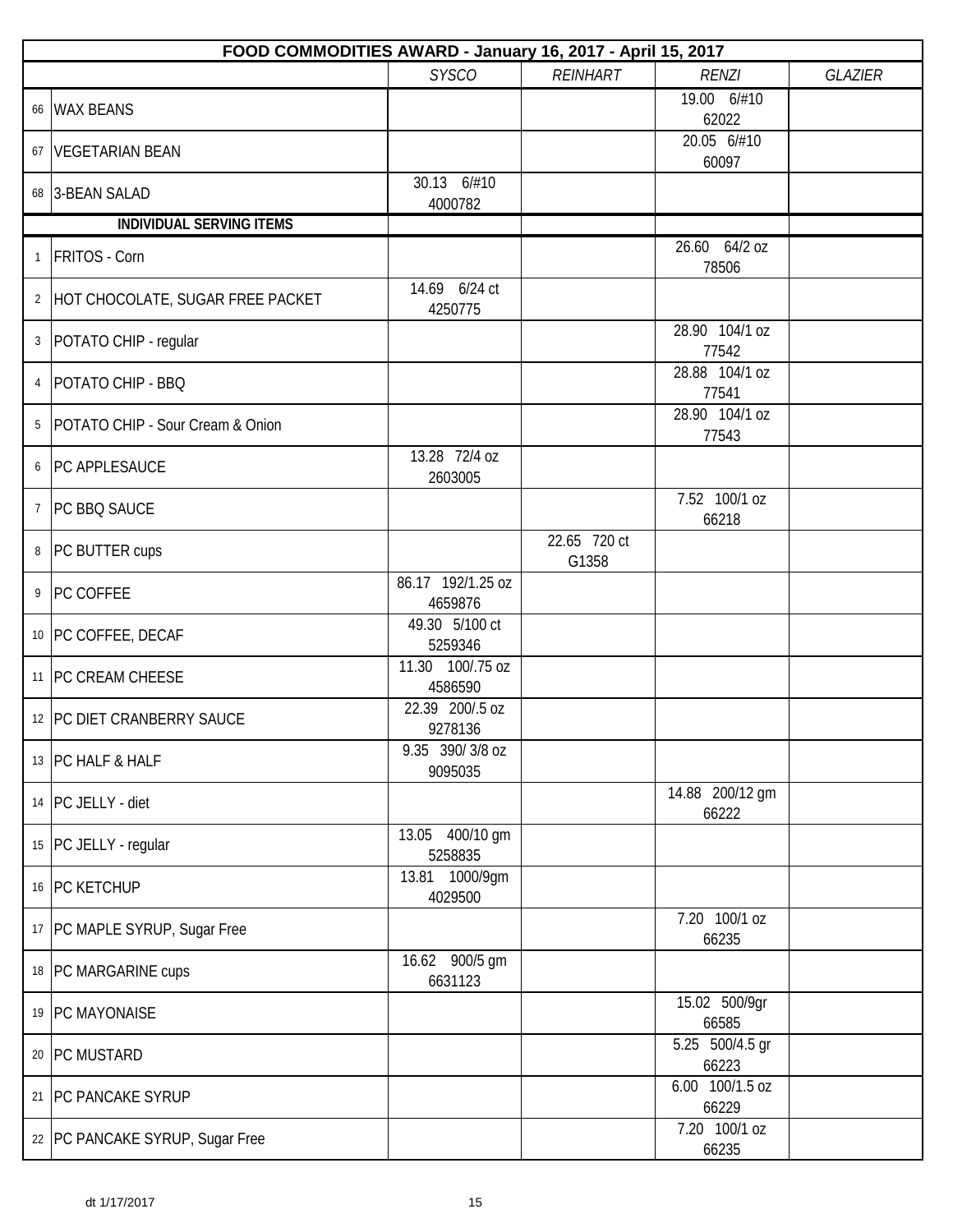|                | FOOD COMMODITIES AWARD - January 16, 2017 - April 15, 2017  |                             |                              |                          |                |
|----------------|-------------------------------------------------------------|-----------------------------|------------------------------|--------------------------|----------------|
|                |                                                             | <b>SYSCO</b>                | <b>REINHART</b>              | <b>RENZI</b>             | <b>GLAZIER</b> |
|                | 23 PC PEANUT BUTTER                                         |                             |                              | 13.92 200/.5 oz<br>66527 |                |
|                | 24 PC RELISH                                                |                             |                              | 6.60 200/9 gr<br>66219   |                |
|                | 25   PC SALAD DRESSING (Italian If)                         |                             |                              | 14.70 200/12 gr<br>66225 |                |
|                | 26   PC SALT SUBSTITUTE                                     | 15.84 3000/.3 oz<br>1116052 |                              |                          |                |
|                | 27   PC SPLENDA                                             | 10.59 2000/1 gm<br>5817251  |                              |                          |                |
|                | 28 PC SUGAR                                                 | 7.93 3000/1 oz<br>4000899   |                              |                          |                |
|                | 29 PC SOUR CREAM cups                                       |                             | 12.05 100 ct<br>27792        |                          |                |
|                | 30 PC SWEET & SOUR                                          |                             |                              | 10.52 100/1 oz<br>66236  |                |
|                | FRUITS & VEGETABLES, FRESH and CANNED                       |                             |                              |                          |                |
| $\mathbf{1}$   | APPLES, fresh                                               |                             |                              | 18.75 120 ct 88025       |                |
|                | 2 APPLES: sliced, juice or water packed, Grade A            |                             |                              | 29.50 6/#10 63045        |                |
|                | 3   APPLESAUCE Unsweetened, Grade A                         | 19.06 6/#10<br>7302151      |                              |                          |                |
| 4              | APRICOTS - Grade A                                          | 29.95 6/#10<br>0029078      |                              |                          |                |
| 5              | BANANAS, fresh                                              |                             |                              | 21.50 150 ct<br>88036    |                |
| 6              | <b>FROZEN BERRY MEDLEY</b>                                  |                             |                              | 20.55 2/5# 45264         |                |
| $\overline{7}$ | CABBAGE, fresh                                              |                             | 10.84 50 # 75006             |                          |                |
| 8              | CANTELOPE, fresh                                            | 18.50 12 ct<br>1007418      |                              |                          |                |
|                | 9 CELERY. Bunch                                             | 18.40 24 ct<br>1120625      |                              |                          |                |
|                | 10 COLE SLAW MIX                                            | 14.31 4/5#<br>1675701       |                              |                          |                |
|                | 11   CRANBERRY SAUCE Whole, Grade A                         | 44.28 6/#10<br>5729983      |                              |                          |                |
|                | 12 CRANBERRY SAUCE, Jellied, Grade A                        | 35.60 6/101 oz<br>4608907   |                              |                          |                |
|                | 13 CUCUMBERS, fresh                                         | 13.25 1/1.9BHL<br>7669528   |                              |                          |                |
| 14             | CRUSHED PINEAPPLE: fancy, juice Hawaiian Coarse,<br>Grade A |                             | 31.46 6/10#<br>11062         |                          |                |
| 15             | FROZEN STRAWBERRIES, UNSWEETENED - Grade<br>Α               | 34.77 30#<br>0835625        |                              |                          |                |
|                | 16 FROZEN STRAWBERRIES, SWEETENED - Grade A                 |                             | 37.23<br>30#<br><b>BA722</b> |                          |                |
|                | 17   FRUIT COCKTAIL, Grade A                                |                             |                              | 30.75 6/#10 64109        |                |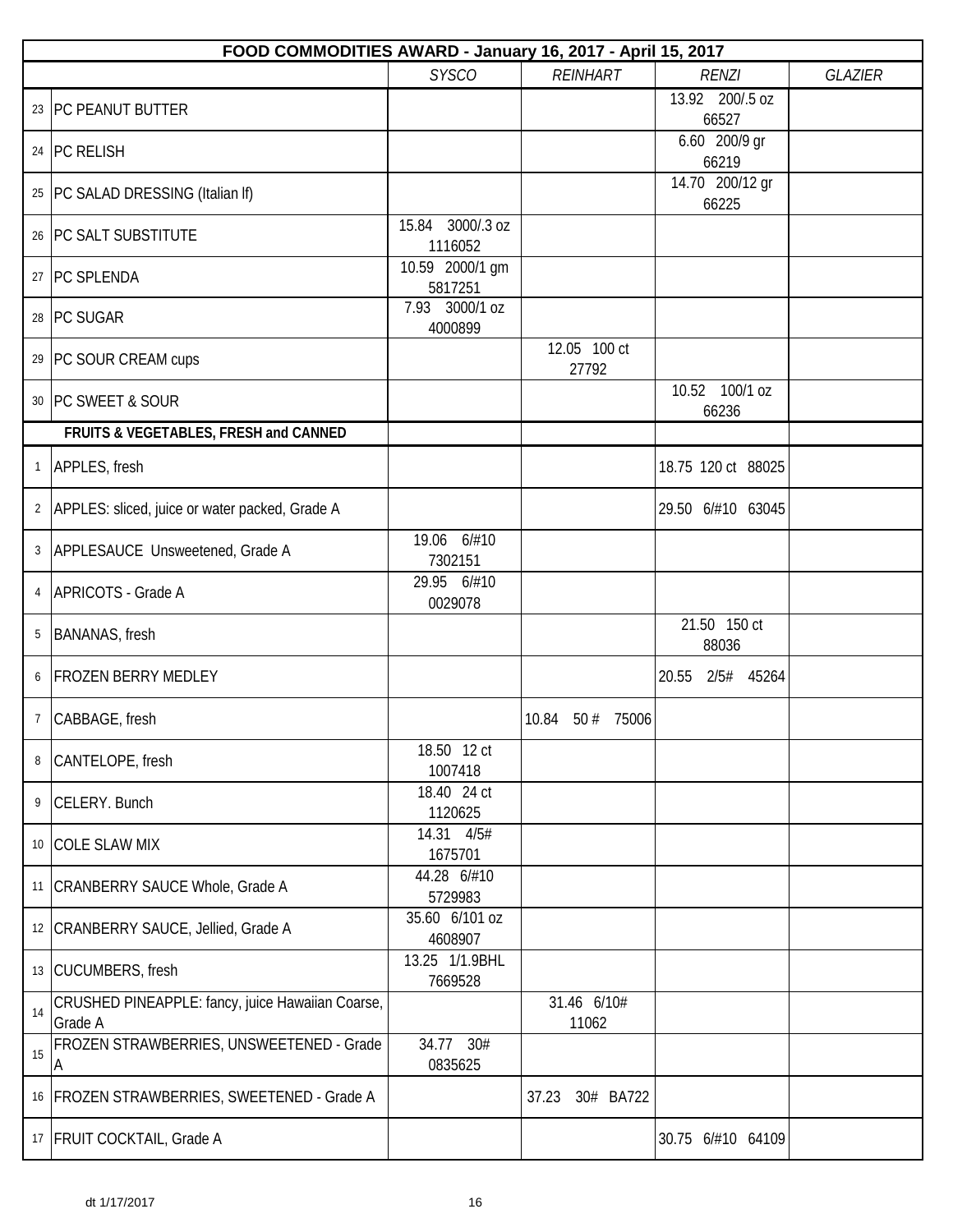|              | FOOD COMMODITIES AWARD - January 16, 2017 - April 15, 2017        |                          |                       |                               |                |
|--------------|-------------------------------------------------------------------|--------------------------|-----------------------|-------------------------------|----------------|
|              |                                                                   | <b>SYSCO</b>             | <b>REINHART</b>       | <b>RENZI</b>                  | <b>GLAZIER</b> |
|              | 18   FRUIT CUPS, 4 oz - Grade A                                   | 17.41 36/4 oz<br>4714663 |                       |                               |                |
| 19           | FRUIT MEDLEY, Festival/Classic, melon pieces,<br>grapes - Grade A |                          |                       | 32.86 6/#10 64029             |                |
|              | 20 GREEN PEPPERS, fresh                                           | 11.40<br>25#<br>1000397  |                       |                               |                |
| 21           | LETTUCE, Iceberg, fresh, head                                     | 12.16 24 ct<br>1908318   |                       |                               |                |
|              | 22  LETTUCE, Iceberg, fresh, bag                                  | 13.57<br>4/5#<br>1675529 |                       |                               |                |
|              | 23  MANDARIN ORANGE, sections, light, Grade A                     |                          |                       | 20.60 6/10 66031              |                |
| 24           | ONIONS, fresh                                                     |                          | 12.10<br>50#<br>J5844 |                               |                |
| 25           | <b>ORANGES, fresh</b>                                             |                          | 25.10 138 ct<br>J5850 |                               |                |
|              | 26   PEACHES yellow, light cling halves, Grade A                  |                          |                       | 31.05<br>6/#10<br>64002       |                |
|              | 27   PEACHES sliced, light Grade A                                | 27.66 6/#10<br>4218996   |                       |                               |                |
|              | 28   PEARS halves, light Grade A                                  |                          |                       | 34.00 6/#10<br>64003          |                |
|              | 29   PEARS pieces, light Grade A                                  |                          |                       | 6/#10 64012<br>27.50          |                |
|              | 30   PEPPERS, RED & GREEN, FROZEN                                 |                          |                       | 28.26 12/2#<br>45008          |                |
| 31           | PINEAPPLE TIDBITS: light, Grade A                                 |                          |                       | 27.00 6/#10 64043<br>in juice |                |
|              | 32   PINEAPPLE, sliced, juice packed, Grade A                     |                          |                       | 28.95 6/#10 63037             |                |
|              | 33 PLUMS, fresh                                                   |                          |                       | <b>NO BIDS</b>                |                |
|              | 34   POTATOES, fresh                                              |                          | 12.10 50# J5888       |                               |                |
|              | 35   SEEDLESS RAISINS - Grade A                                   |                          |                       | 36.94 30# 92345               |                |
|              | 36   TOMATOES, fresh                                              | 25#<br>14.49<br>4935623  |                       |                               |                |
|              | 37   TROPICAL FRUIT, papaya, banana - Grade A                     |                          |                       | 31.50 6/#10 64030             |                |
|              | <b>VEGETABLES - FROZEN</b>                                        |                          |                       |                               |                |
| $\mathbf{1}$ | ASPARAGUS, Grade A                                                |                          |                       | 26.70 6/2.5#<br>45086         |                |
| 2            | BREAKFAST CUBE POTATOES, Grade A                                  |                          |                       | 32.65 6/5# 34395              |                |
| 3            | BROCCOLI, CUT, Grade A                                            |                          |                       | 11.95 20# 45131               |                |
| 4            | <b>BROCCOLI SPEARS, Grade A</b>                                   | 18.48 12/2#<br>6743058   |                       |                               |                |
| 5            | BRUSSEL SPROUTS, Grade A                                          |                          |                       | 20.20 12/2# 45255             |                |
|              | 6 CALIFORNIA BLEND, Grade A                                       |                          |                       | 15.25 20# 44601               |                |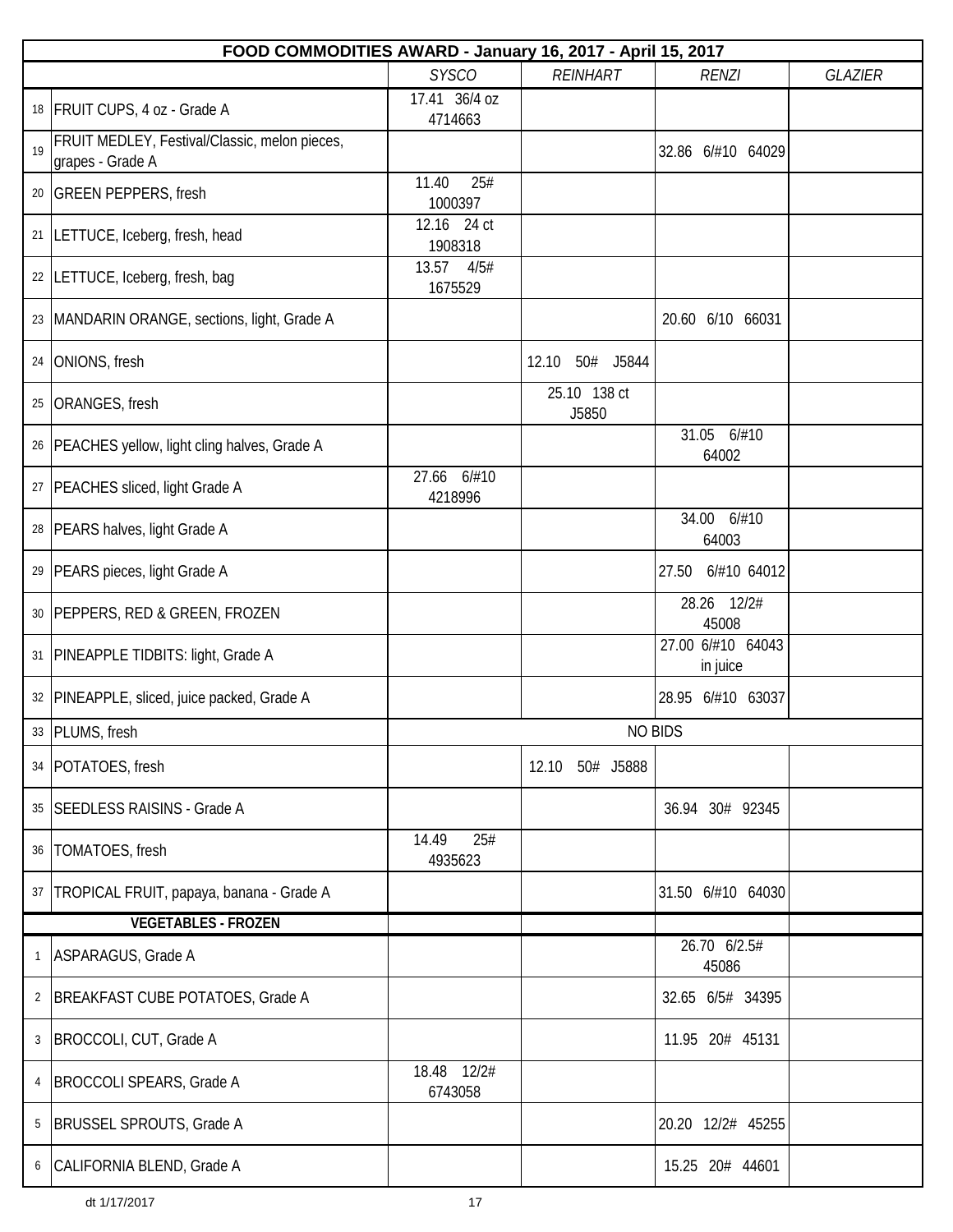|                | FOOD COMMODITIES AWARD - January 16, 2017 - April 15, 2017 |                          |                         |                        |                |  |  |  |
|----------------|------------------------------------------------------------|--------------------------|-------------------------|------------------------|----------------|--|--|--|
|                |                                                            | <b>SYSCO</b>             | <b>REINHART</b>         | <b>RENZI</b>           | <b>GLAZIER</b> |  |  |  |
| $\overline{7}$ | CAPRI MIX, Grade A                                         |                          |                         | 15.83 20# 45318        |                |  |  |  |
| 8              | BABY CARROTS, whole Grade A                                |                          |                         | 14.50 20# 45228        |                |  |  |  |
| 9              | CARROTS, CUT, Grade A                                      |                          |                         | 10.50 20# 45132        |                |  |  |  |
|                | 10 CAULIFLOWER, grade A                                    |                          |                         | 18.45 12/2# 45257      |                |  |  |  |
|                | 11 CORN, Grade A                                           | 19.67 3/10#<br>3837358   |                         |                        |                |  |  |  |
|                | 12 GREEN BEANS, CUT, Grade A                               |                          |                         | 20# 45130<br>11.75     |                |  |  |  |
|                | 13   GREEN BEANS, ITALIAN CUT, Grade A                     |                          |                         | 19.76 12/2# 45336      |                |  |  |  |
|                | 14   DICED GREEN PEPPERS, Grade A                          |                          |                         | 19.70 12/2# 45097      |                |  |  |  |
|                | 15 FAJITA STRIPS                                           |                          |                         | 19.90 12/2# 45101      |                |  |  |  |
|                | 16   FRENCH FRIES, Grade A                                 |                          | 15.34 6/5# 26816        |                        |                |  |  |  |
|                | 17   FRENCH GREEN BEANS, Grade A                           |                          |                         | 18.94 12/2# 45253      |                |  |  |  |
|                | 18 HUBBARD SQUASH, Grade A                                 |                          |                         | 35.10 12/4# 45174      |                |  |  |  |
|                | 19   ITALIAN MIX, Grade A                                  |                          |                         | 15.90 20# 45348        |                |  |  |  |
|                | 20 JAPANESE STIR FRY, Grade A                              |                          |                         | 20.40 1/20#<br>45259   |                |  |  |  |
|                | 21   LIMA BEANS, Grade A                                   | 32.64 12/2.5#<br>1440270 |                         |                        |                |  |  |  |
|                | 22 MIXED VEGETABLES Grade A, 5 way mix                     |                          |                         | 19.82 12/2.5#<br>45126 |                |  |  |  |
|                | 23   ONIONS, DICED, Grade A                                |                          |                         | 14.86 12/2# 45102      |                |  |  |  |
|                | 24   ORIENTAL BLEND, Grade A                               | 18.99 12/2#<br>8491383   |                         |                        |                |  |  |  |
|                | 25   PEARL ONIONS. Grade A                                 |                          | 37.49 12/40 oz<br>G2518 |                        |                |  |  |  |
|                | 26   PEAS, Grade A                                         |                          |                         | 15.10 20# 45136        |                |  |  |  |
|                | 27   PEAS/CARROTS, Grade A                                 | 22.41 30#<br>3959277     |                         |                        |                |  |  |  |
|                | 28   SCAND BLEND, Grade A                                  |                          |                         | 17.20 20# 45124        |                |  |  |  |
|                | 29 SPINACH, chopped Grade A                                |                          |                         | 24.50 12/3# 45232      |                |  |  |  |
|                | 30   SWEET PEAS, Grade A                                   |                          |                         | 15.10 20# 45136        |                |  |  |  |
|                | 31   WAX BEANS, CUT, Grade A                               |                          |                         | 17.10 12/2# 45338      |                |  |  |  |
|                | 32   WINTER BLEND, Grade A                                 |                          |                         | 17.39 12/2#<br>45099   |                |  |  |  |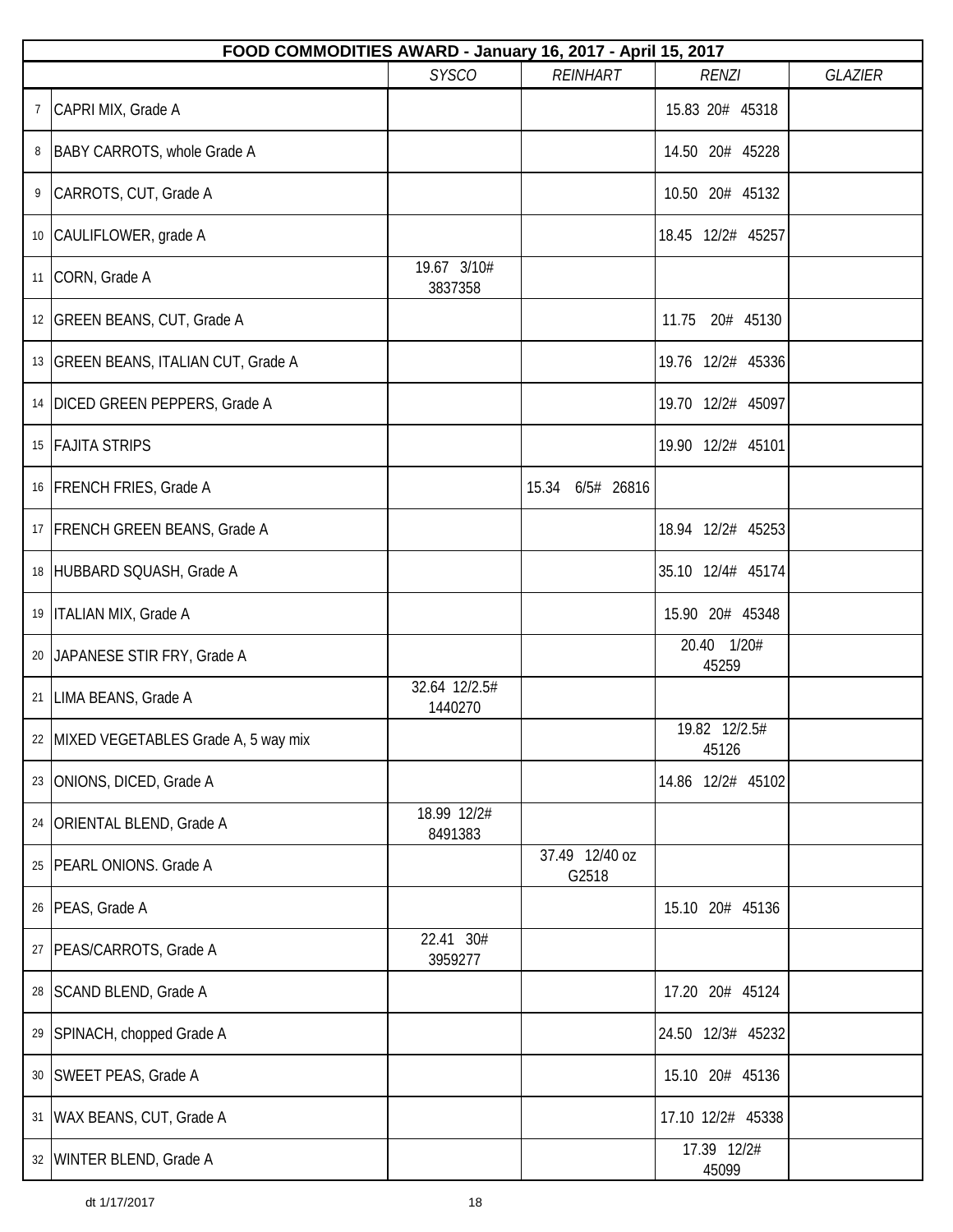|                | FOOD COMMODITIES AWARD - January 16, 2017 - April 15, 2017 |                             |                            |                          |                |  |
|----------------|------------------------------------------------------------|-----------------------------|----------------------------|--------------------------|----------------|--|
|                |                                                            | <b>SYSCO</b>                | <b>REINHART</b>            | <b>RENZI</b>             | <b>GLAZIER</b> |  |
|                | 33 ZUCCHINI. Grade A                                       | 12/3#<br>28.29<br>1648369   |                            |                          |                |  |
|                | <b>PUDDING</b>                                             |                             |                            |                          |                |  |
| $\mathbf{1}$   | BUTTERSCOTCH                                               | 23.48 6/#10<br>4011011      |                            |                          |                |  |
| $\overline{2}$ | CHOCOLATE                                                  |                             | 33.25 6/10#<br>21040       |                          |                |  |
| 3              | <b>CHOCOLATE POWDER MIX</b>                                |                             |                            | 23.35 12/24 oz<br>28450  |                |  |
| 4              | <b>LEMON</b>                                               | 23.37 6/#10<br>4011052      |                            |                          |                |  |
| 5              | PISTACHIO                                                  |                             |                            | <b>NO BIDS</b>           |                |  |
| 6              | <b>TAPIOCA</b>                                             | 24.09 6/#10<br>4011102      |                            |                          |                |  |
| $\overline{7}$ | VANILLA                                                    | 24.12 6/#10<br>4011078      |                            |                          |                |  |
| 8              | <b>VANILLA POWDER MIX</b>                                  |                             |                            | 23.35 12/24 oz<br>28451  |                |  |
| 9              | SUGAR FREE - BUTTERSCOTCH, 5 oz                            | 16.54 12/5 oz<br>7184676    |                            |                          |                |  |
|                | 10   SUGAR FREE - CHOCOLATE, 5 oz                          | 19.59 12/3.5 oz<br>6798658  |                            |                          |                |  |
| 11             | SUGAR FREE - VANILLA, 5 oz                                 | 17.35 12/3.5 oz<br>6798637  |                            |                          |                |  |
|                | 12 SNACK PACK PUDDINGS, BUTTERSCOTCH, 3.5 oz               |                             |                            | 15.75 48/3.5 oz<br>88815 |                |  |
|                | 13 SNACK PACK PUDDINGS, CHOCOLATE, 3.5 oz                  |                             |                            | 15.75 48/3.5 oz<br>88816 |                |  |
|                | 14 SNACK PACK PUDDINGS, VANILLA, 3.5 oz                    |                             |                            | 15.75 48/3.5 oz<br>88817 |                |  |
| 15             | SNACK PACK PUDDINGS, DIABETIC, RICE, 4 oz                  | 19.30 48/4 oz<br>2496347    |                            |                          |                |  |
|                | 16 SNACK PACK PUDDINGS, DIABETIC, TAPIOCA, 4 oz            | 21.38 48/4 oz<br>1642362    |                            |                          |                |  |
| 17             | SNACK PACK PUDDINGS, DIABETIC, VANILLA, 4 oz               | 21.54 48/4 oz<br>2619500    |                            |                          |                |  |
|                | <b>JELLO</b>                                               |                             |                            |                          |                |  |
| 1              | REGULAR, 24 oz- asst                                       | 24.18 12/24 oz<br>4010310   |                            |                          |                |  |
| $\overline{2}$ | SUGAR FREE RED, 2.75 oz                                    | 26.81 18/2.75 oz<br>7188711 |                            |                          |                |  |
| 3              | SUGAR FREE CITRUS, 2.75 oz                                 | 26.82 18/2.75 oz<br>7188701 |                            |                          |                |  |
| <b>DAIRY</b>   |                                                            |                             |                            |                          |                |  |
| $\mathbf{1}$   | CHEESE AMER PROCESSED SLICED - Yellow                      | 41.93<br>4/5#<br>6697890    |                            |                          |                |  |
| $\overline{2}$ | CHEESE AMER PROCESSED SLICED - White                       | 40.47 4/5#<br>3212117       |                            |                          |                |  |
| 3              | CHEESE, CHEDDAR - Block                                    |                             | $2.11 lb$ $10# +$<br>G1288 |                          |                |  |
| 4              | CHEESE, EXTRA SHARP - Block                                | 2.32 lb 10#<br>2822312      |                            |                          |                |  |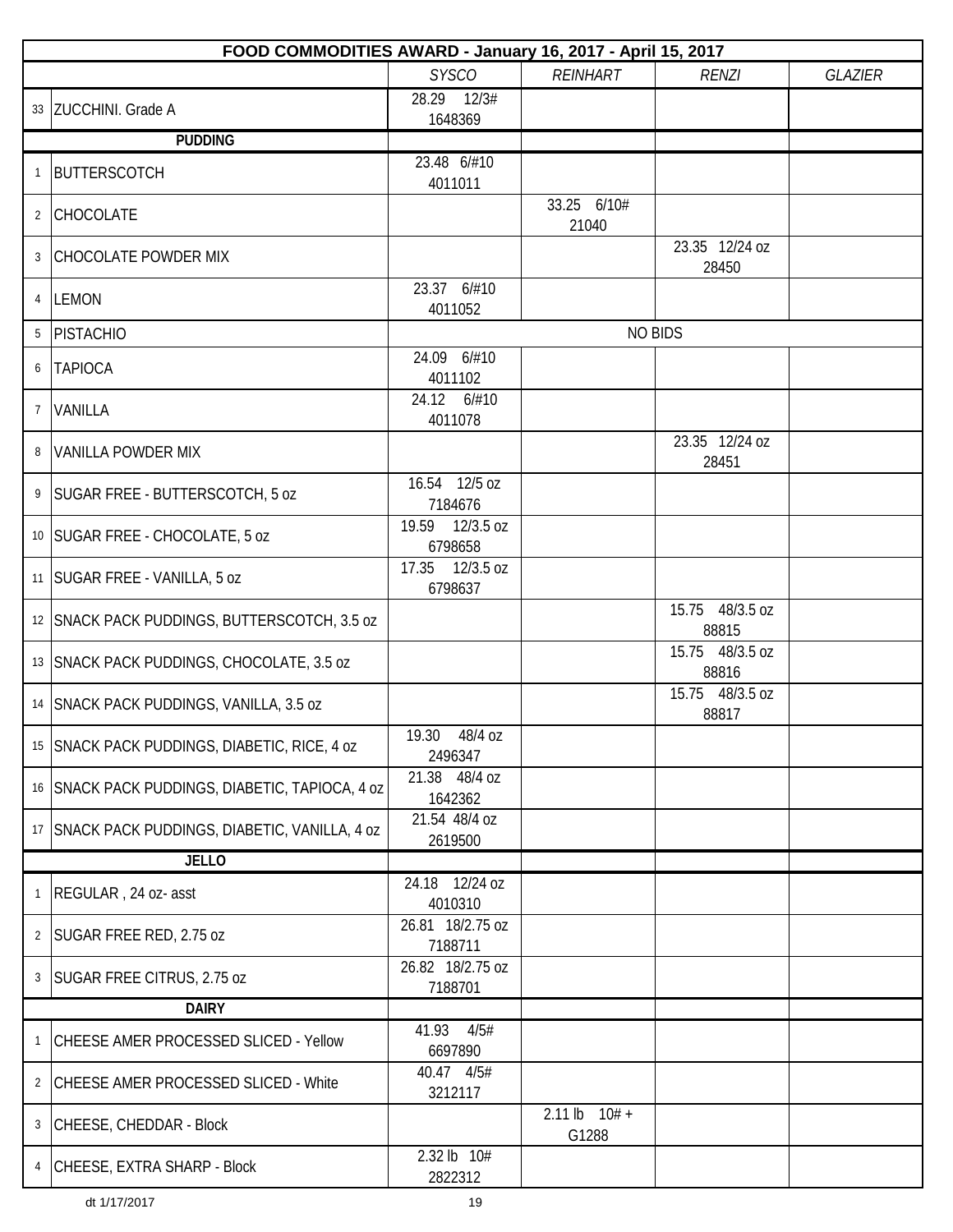|                | FOOD COMMODITIES AWARD - January 16, 2017 - April 15, 2017        |                              |                              |                                  |                              |  |  |
|----------------|-------------------------------------------------------------------|------------------------------|------------------------------|----------------------------------|------------------------------|--|--|
|                |                                                                   | <b>SYSCO</b>                 | <b>REINHART</b>              | <b>RENZI</b>                     | <b>GLAZIER</b>               |  |  |
| 5              | CHEESE, MEXICAN - Shredded                                        | 46.12 4/5#<br>1829369        |                              |                                  |                              |  |  |
| 6              | CHEESE, MOZZARELLA - Shredded - 20 lb                             | 4/5#<br>48.04<br>2593440     |                              |                                  |                              |  |  |
| $\overline{7}$ | CHEESE, MOZZARELLA - Shredded - 30 LB                             |                              | 72.05 6/5#<br>G1238          |                                  |                              |  |  |
| 8              | CHEESE, SHARP - Shredded                                          | 4/5#<br>49.66<br>2818842     |                              |                                  |                              |  |  |
| 9              | CHEESE, SHARP, LOW SODIUM - Shredded                              |                              | <b>NO BIDS</b>               |                                  |                              |  |  |
|                | 10 CHEESE, SWISS - Block                                          | 2.30 lb 2/8#<br>2822437      |                              |                                  |                              |  |  |
|                | 11 CHEESE, SWISS, LOW SODIUM - Block                              |                              | <b>NO BIDS</b>               |                                  |                              |  |  |
|                | 12 COTTAGE CHEESE                                                 | 32.25<br>6/5#<br>7772296     |                              |                                  |                              |  |  |
|                | 13 COTTAGE CHEESE, 1%                                             | 13.28 2/5#<br>5020169        |                              |                                  |                              |  |  |
|                | 14  LIQUID BUTTER                                                 | 14.47 3/gal<br>4577391       |                              |                                  |                              |  |  |
|                | 15   MARGARINE                                                    |                              | 30/# J4226<br>17.55          |                                  |                              |  |  |
|                | 16   PARMESAN CHEESE                                              |                              |                              | 52.75 4/5# bag<br>25330          |                              |  |  |
|                | 17   PIZZA CRUST, rectangular par baked                           | 16/17 oz<br>30.79<br>2972923 |                              | 23.10 10/43 oz<br>37807          |                              |  |  |
|                | 18 SOUR CREAM                                                     |                              | 29.28 6/5#<br>G1372          |                                  |                              |  |  |
|                | 19 YOGURT - assorted                                              |                              |                              |                                  | 14.60 48/4 oz<br>09815-09820 |  |  |
|                | 20 YOGURT, LIGHT - assorted flavors                               |                              |                              | 17.75 48/4 oz<br>26078           |                              |  |  |
| 21             | YOGURT, VANILLA, 2-5 lb                                           | 22.00 6/4#<br>6472502        |                              |                                  |                              |  |  |
|                | 22 YOGURT, VANILLA, 4-6 oz                                        |                              |                              | 12/6 oz<br>7.80<br>26180         |                              |  |  |
|                | <b>COOKIES &amp; CRACKERS</b>                                     |                              |                              |                                  |                              |  |  |
|                | COOKIES, CHOCOLATE CHIP, frozen ready to bake<br>dough            |                              |                              | 36.25 384/1 oz<br>51529          |                              |  |  |
| $\overline{2}$ | COOKIES, OATMEAL, frozen ready to bake dough                      |                              | <b>NO BIDS</b>               |                                  |                              |  |  |
| 3              | COOKIES, OATMEAL RAISIN, frozen ready to bake                     |                              |                              | 36.25 324/1 oz                   |                              |  |  |
| $\overline{4}$ | dough<br>COOKIES, PEANUT BUTTER, frozen ready to bake<br>dough    |                              |                              | 51530<br>38.54 324/1 oz<br>11453 |                              |  |  |
| 5              | COOKIES, SUGAR, frozen ready to bake dough                        |                              |                              | 34.25 324/1 oz<br>51531          |                              |  |  |
| 6              | COOKIES, WHITE CHIP MACADAMIAN NUT, frozen<br>ready to bake dough |                              | 170/1.5 oz<br>41.28<br>17676 |                                  |                              |  |  |
| 7              | <b>FIG NEWTONS</b>                                                | 45.45 120/2 pk<br>4221461    |                              |                                  |                              |  |  |
| 8              | <b>FIG NEWTONS, individual package</b>                            |                              |                              | 37.60 120/1 oz<br>72024          |                              |  |  |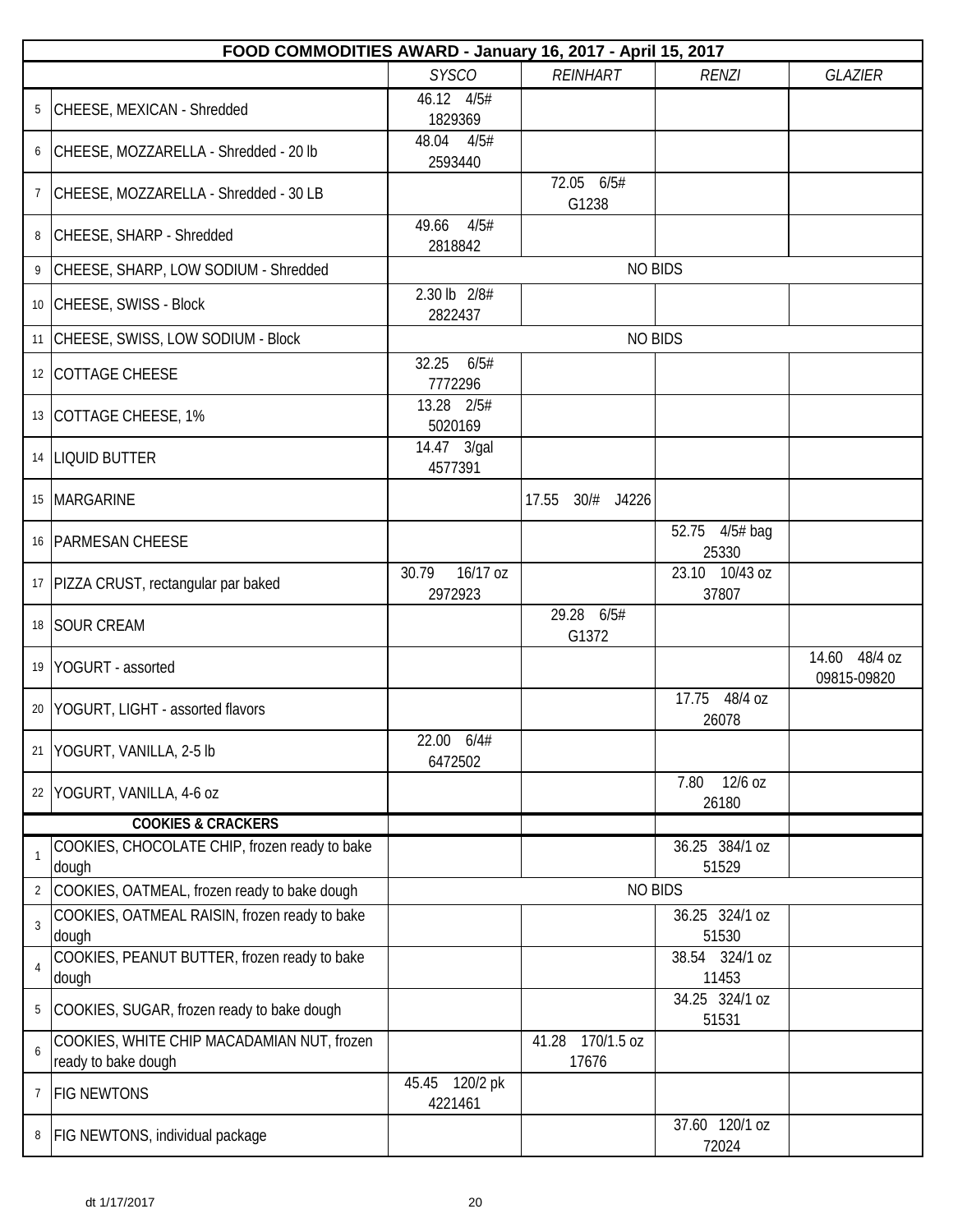|                | FOOD COMMODITIES AWARD - January 16, 2017 - April 15, 2017 |                              |                 |                              |                |
|----------------|------------------------------------------------------------|------------------------------|-----------------|------------------------------|----------------|
|                |                                                            | <b>SYSCO</b>                 | <b>REINHART</b> | <b>RENZI</b>                 | <b>GLAZIER</b> |
| 9              | GRAHAM CRACKERS, individual package                        | 14.01 200/2 ct<br>5278718    |                 |                              |                |
|                | 10   LORNA DOONE COOKIE, individual package                |                              |                 | 31.75 120/1 oz 4 ct<br>72022 |                |
|                | 11   SALTINE - KRISPY, individual package                  | 8.88 500/2 pk<br>4204996     |                 |                              |                |
|                | 12 SALTINES UNSALTED TOPS, individual package              |                              |                 | 15.60 500/2 pk<br>73312      |                |
|                | 13   SUGAR FREE COOKIE, Chocolate, individual package      |                              |                 | 28.40 106/.75 oz<br>32509    |                |
|                | 14   SUGAR FREE COOKIE, Lemon, individual package          |                              |                 | 28.40 106/.75 oz<br>32510    |                |
| 15             | SUGAR FREE COOKIE, Short Bread, individual<br>package      |                              |                 | 42.95 120/1 oz<br>83086      |                |
|                | <b>MISC</b>                                                |                              |                 |                              |                |
| $\mathbf{1}$   | COFFEE, REGULAR, 2 oz                                      | 96/2 oz<br>45.00<br>4116158  |                 |                              |                |
| $\overline{2}$ | COFFEE, DECAF 2 oz                                         | 96/2 oz<br>48.35<br>4115739  |                 |                              |                |
| 3              | BLACK PEPPER SHAKER - disposable                           |                              |                 | 34.97 48/1.5 oz<br>67161     |                |
| 4              | <b>GLUTEN FREE - BAGELS, asst</b>                          |                              |                 | 27.50 24/3.5 oz<br>51171     |                |
| 5              | <b>GLUTEN FREE - BREAD</b>                                 |                              |                 | 47.02 12/14 oz<br>10377      |                |
| 6              | <b>GLUTEN FREE - CHEX CEREAL</b>                           |                              |                 | 29.80 96/1 oz<br>84166       |                |
| $\overline{7}$ | <b>GLUTEN FREE - FROZEN SHERBERT, asst</b>                 |                              |                 | 28.15 96/4 oz<br>93580-93578 |                |
| 8              | <b>GLUTEN FREE - MUFFINS, asst</b>                         |                              |                 | 40.06 36/3 oz<br>51170       |                |
| 9              | KOSHER - BREAD                                             | 19.17 10/36 oz<br>2492199    |                 |                              |                |
|                | 10 KOSHER - CHOW MEIN DINNER                               |                              |                 | <b>NO BIDS</b>               |                |
|                | 11 KOSHER - CHICKEN DINNER                                 |                              |                 | <b>NO BIDS</b>               |                |
|                | 12 KOSHER - CHICKEN LEG DINNER                             |                              |                 | <b>NO BIDS</b>               |                |
|                | 13 KOSHER - COLD CUTS                                      |                              |                 | <b>NO BIDS</b>               |                |
|                | 14 KOSHER - FISH DINNER                                    | 32.02 6/12 oz<br>5735768     |                 |                              |                |
|                | 15 KOSHER - POT ROAST DINNER                               | 33.57 6/12 oz<br>5735749     |                 |                              |                |
|                | 16 KOSHER - SALISBURY STEAK DINNER                         |                              |                 | <b>NO BIDS</b>               |                |
|                | 17 KOSHER - SLICED CHEESE                                  |                              |                 | <b>NO BIDS</b>               |                |
|                | 18 KOSHER - SPAGHETTI & MEATBALL DINNER                    | 32.00 6/13 oz<br>5574410     |                 |                              |                |
|                | 19 KOSHER - TURKEY DINNER                                  | 32.02 6/12 oz<br>5735756     |                 |                              |                |
|                | 20   READY MADE BISCUITS - 3"                              | 24.65 120/2.25 oz<br>5622873 |                 |                              |                |